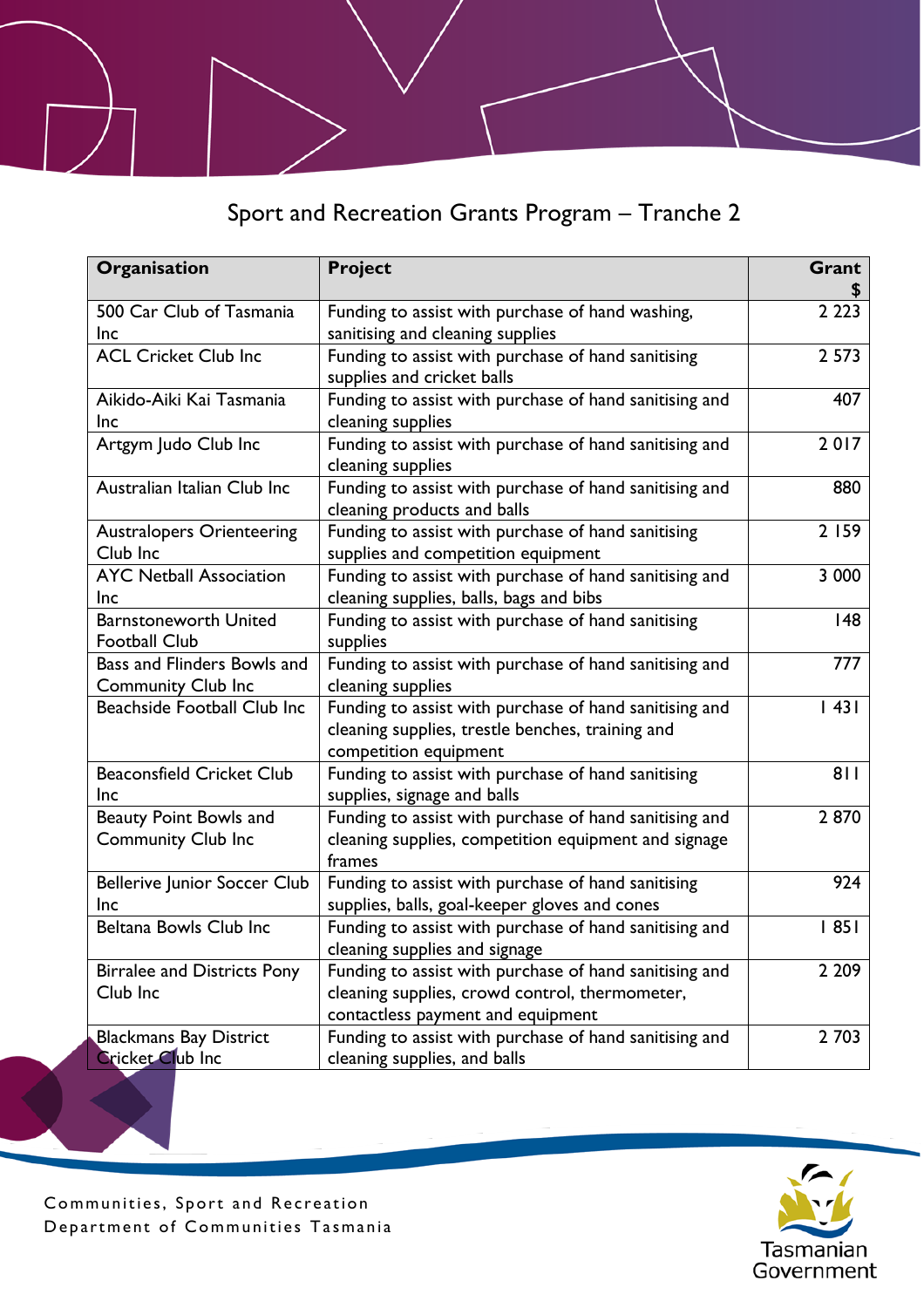| Organisation                                           | <b>Project</b>                                                                                                              | Grant   |
|--------------------------------------------------------|-----------------------------------------------------------------------------------------------------------------------------|---------|
| <b>Bothwell Golf Club Inc</b>                          | Funding to assist with purchase of hand sanitising and cleaning<br>supplies, signage and thermometer                        | 1100    |
| <b>Bowls North Inc</b>                                 | Funding to assist with purchase of representative shirts                                                                    | 2 6 9 5 |
| <b>Bracknell Football Club</b>                         | Funding to assist with purchase of hand sanitising and cleaning                                                             | 2 2 0 8 |
| Inc                                                    | equipment, game day equipment and signage                                                                                   |         |
| Bridgenorth Football                                   | Funding to assist with purchase of hand cleaning supplies and                                                               | 2768    |
| Club Inc                                               | training equipment                                                                                                          |         |
| <b>Bridport Bowls Club</b><br><b>Inc</b>               | Funding to assist with purchase of hand sanitising supplies                                                                 | 240     |
| <b>Bridport Football Club</b><br><b>Inc</b>            | Funding to assist with purchase of hand sanitising and cleaning<br>supplies                                                 | 2510    |
| <b>Bridport Surf Life</b><br>Saving Club Inc           | Funding to assist with purchase of hand sanitising and cleaning<br>supplies                                                 | 1044    |
| Brighton Bowls and<br><b>Community Club Inc</b>        | Funding to assist with purchase of hand sanitising and cleaning<br>supplies                                                 | 1435    |
| <b>Brighton District</b>                               | Funding to assist with purchase of hand sanitising and cleaning                                                             | 2 7 0 6 |
| <b>Cricket Club Inc</b>                                | supplies, protective equipment and balls                                                                                    |         |
| <b>Brighton Football Club</b><br>Inc                   | Funding to assist with purchase of hand sanitising supplies and<br><b>balls</b>                                             | 2441    |
| <b>Buckingham Bowls</b>                                | Funding to assist with purchase of hand sanitising supplies and                                                             | 554     |
| Club Inc                                               | signage                                                                                                                     |         |
| <b>Buckland Cricket Club</b><br>Inc                    | Funding to assist with purchase of hand sanitising supplies, balls,<br>gloves and drink bottles                             | 766     |
| <b>Burnie Basketball</b><br>Association Inc            | Funding to assist with purchase of hand sanitising, cleaning<br>supplies and basketballs                                    | 3 000   |
| <b>Burnie Bowls Club Inc</b>                           | Funding to assist with purchase of hand sanitising and cleaning<br>supplies                                                 | 458     |
| <b>Burnie Junior Football</b><br>Club Inc              | Funding to assist with purchase of hand sanitising, training and<br>competition equipment                                   | 2996    |
| <b>Burnie Little Athletics</b><br>Centre Inc           | Funding to assist with purchase of equipment and sanitising<br>supplies                                                     | 2424    |
| <b>Burnie Rugby Union</b><br>Club Inc                  | Funding to assist with purchase of hand sanitising and cleaning<br>supplies, training equipment, balls and signage          | 1824    |
| <b>Burnie Surf Life Saving</b>                         | Funding to assist with purchase of nipper boards                                                                            | 2727    |
| Club Inc                                               |                                                                                                                             |         |
| <b>Burnie Tennis Club Inc</b>                          | Funding to assist with purchase of hand sanitising and cleaning<br>supplies, teaching cart, racquets and printer cartridges | 2 707   |
| <b>Burnie United Football</b><br>and Sporting Club Inc | Funding to assist with purchase of hand sanitising equipment and<br>training bibs                                           | 404     |

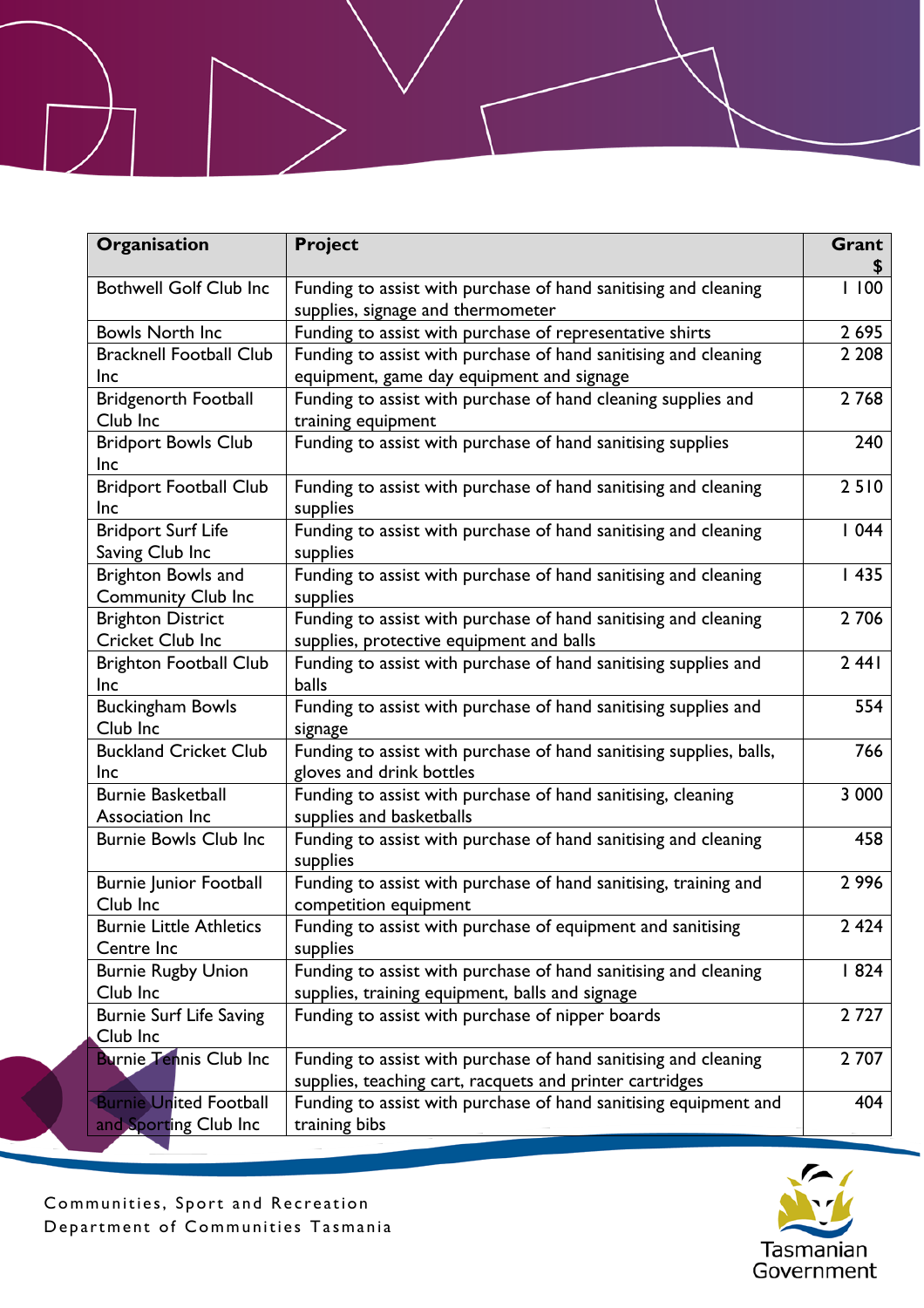| Organisation                                     | <b>Project</b>                                                                                                                                          | Grant   |
|--------------------------------------------------|---------------------------------------------------------------------------------------------------------------------------------------------------------|---------|
| <b>Burnie Yacht Club Inc</b>                     | Funding to assist with purchase of hand sanitising and<br>cleaning supplies, bins, whiteboard and VHF radio                                             | 489     |
| <b>Bushrangers Basketball</b><br>Victoria Inc    | Funding to assist with purchase of balls                                                                                                                | 2 0 0 0 |
| Campania Cricket Club Inc                        | Funding to assist with purchase of uniforms, helmets<br>and balls                                                                                       | 1877    |
| Canterbury Hockey Club Inc                       | Funding to assist with purchase of hand sanitising and<br>cleaning supplies and protective competition<br>equipment                                     | 3 000   |
| Carlton Park Surf Life Saving<br>Club Inc        | Funding to assist with purchase of hand sanitising and<br>cleaning supplies                                                                             | 2727    |
| Cavaliers Basketball Club Inc                    | Funding to assist with purchase of basketballs, dribble<br>goggles, training tops and coach boards                                                      | 2 9 9 3 |
| <b>Central Bears Softball Club</b><br><b>Inc</b> | Funding to assist with purchase of hand sanitising and<br>cleaning supplies, helmets and catchers equipment                                             | 1248    |
| <b>Central Coast Cricket Club</b><br><b>Inc</b>  | Funding to assist with purchase of hand sanitising<br>supplies, thigh guards and balls                                                                  | 2 3 8 9 |
| Central Region Junior Soccer<br>Association Inc  | Funding to assist with purchase of hand sanitising<br>supplies, tables and bibs                                                                         | 3 000   |
| <b>Circular Head Cricket</b><br>Association Inc  | Funding to assist with purchase of hand sanitising and<br>cleaning supplies, balls and equipment                                                        | 2 2 5 1 |
| <b>Circular Head Gymnastics</b><br>Club Inc      | Funding to assist with purchase of hand sanitising and<br>cleaning supplies, signage, equipment and vacuum                                              | 2 6 2 5 |
| Circular Head Kart Club Inc                      | Funding to assist with purchase of hand sanitising<br>supplies                                                                                          | 1754    |
| <b>Circular Head Netball</b><br>Association Inc  | Funding to assist with purchase of hand sanitising and<br>cleaning supplies, bibs, disposable icepacks, timers,<br>balls, clipboards and record keeping | 922     |
| Circular Head Pony Club Inc                      | Funding to assist with purchase of hand sanitising,<br>cleaning supplies and safety supplies                                                            | 1551    |
| City Marians Sports Club Inc                     | Funding to assist with purchase of protective<br>equipment (face masks and goalie gear)                                                                 | 1723    |
| City of Launceston Basketball<br>Club Inc        | Funding to assist with purchase of hand sanitising and<br>cleaning supplies, high viz vests and signage                                                 | 2 2 4 9 |
| <b>Claremont Bowls Club Inc</b>                  | Funding to assist with purchase of hand sanitising and<br>cleaning supplies                                                                             | 809     |
| <b>Claremont Cricket Club Inc</b>                | Funding to assist with purchase of cleaning supplies<br>and balls                                                                                       | 1688    |

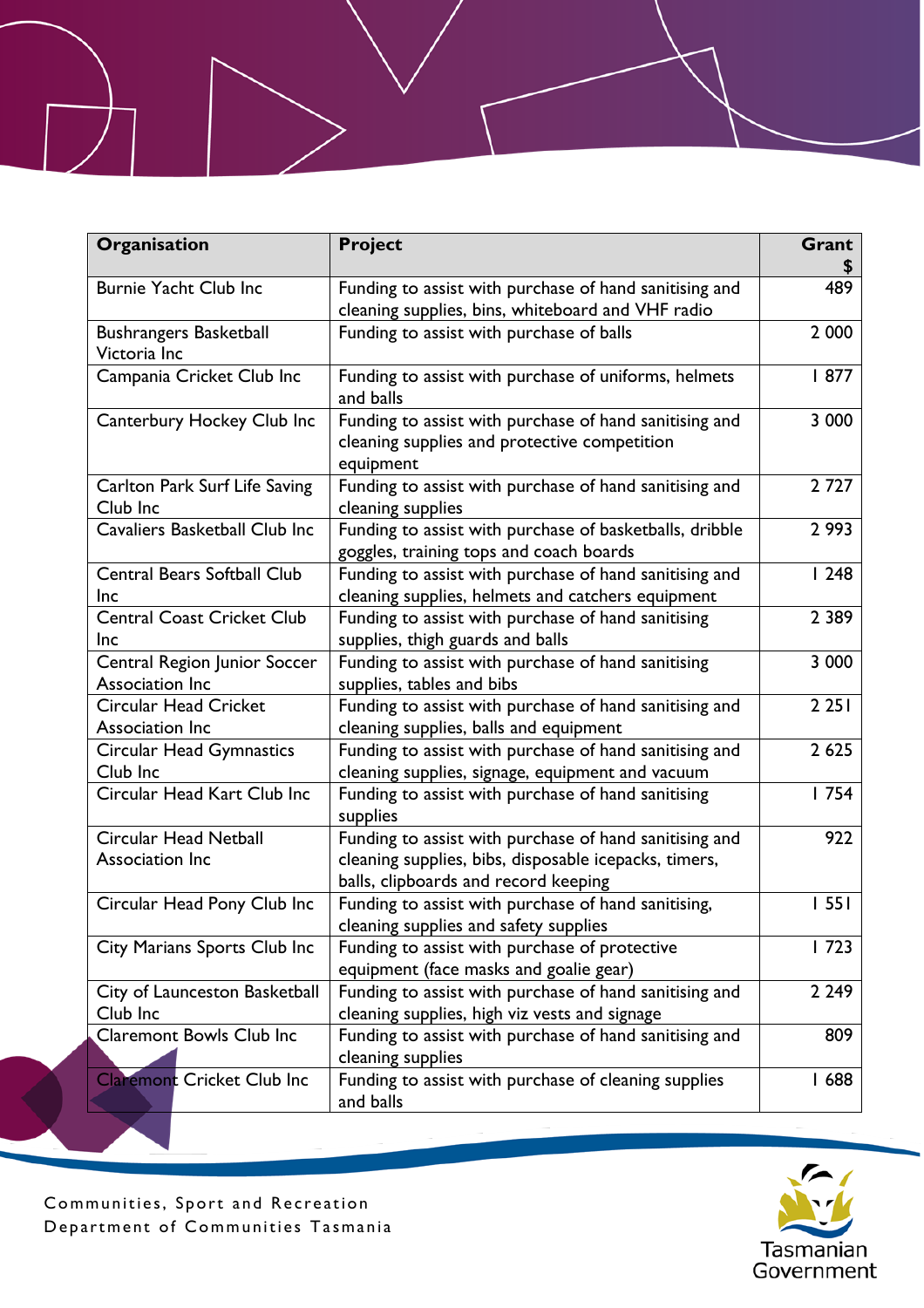| Organisation                                   | <b>Project</b>                                                                                                                                                                                            | Grant   |
|------------------------------------------------|-----------------------------------------------------------------------------------------------------------------------------------------------------------------------------------------------------------|---------|
| <b>Claremont Football Club Inc</b>             | Funding to assist with purchase of training<br>equipment and cleaning supplies                                                                                                                            | 3 000   |
| Claremont Junior Football Club<br>Inc          | Funding to assist with purchase of hand sanitising<br>and cleaning supplies, footballs, signage and crowd<br>control                                                                                      | 3 0 0 0 |
| <b>Clarence District Football Club</b><br>Inc  | Funding to assist with purchase of hand sanitising<br>and cleaning supplies, footballs, clipboards,<br>bedrolls, masks and tally counters                                                                 | 2010    |
| Clarence Junior Football Club<br>Inc           | Funding to assist with purchase of hand sanitising<br>and cleaning supplies and drink bottle carriers                                                                                                     | 2836    |
| <b>Clarence Little Athletics</b><br>Centre Inc | Funding to assist with purchase of hand sanitising<br>and cleaning supplies and competition equipment                                                                                                     | 2 4 2 4 |
| Clarence Zebras Football Club<br><b>Inc</b>    | Funding to assist with purchase of hand sanitising<br>and cleaning supplies, training equipment, crowd<br>control and ink                                                                                 | 2 60 1  |
| Clifton Beach Surf Life Saving<br>Club Inc     | Funding to assist with purchase of hand sanitising<br>supplies, first aid and first aid training supplies                                                                                                 | 3 000   |
| Colebrook Cricket Club Inc                     | Funding to assist with purchase of hand sanitising<br>and cleaning supplies, one set wicket keeping gear,<br>balls and helmets                                                                            | 2451    |
| Cosgrove Park Bowls Club Inc                   | Funding to assist with purchase of hand sanitising<br>and cleaning supplies, jacks and mats                                                                                                               | 2 608   |
| Cradle Coast Outrigger Canoe<br>Club Inc       | Funding to assist with purchase of hand sanitising<br>supplies, thermometer and signage                                                                                                                   | 1052    |
| Cradle Coast Triathlon and<br>Multisport Inc   | Funding to assist with purchase of hand sanitising<br>and cleaning supplies, tables for sanitiser, signage,<br>crowd control, contactless payment and<br>registration table protection screen and marquee | 2756    |
| <b>Cremorne Bowls and</b>                      | Funding to assist with purchase of hand sanitising                                                                                                                                                        | 1946    |
| <b>Community Club Inc</b>                      | and cleaning supplies, mats and jacks                                                                                                                                                                     |         |
| <b>Cressy Bowls and Community</b><br>Club Inc  | Funding to assist with purchase of hand sanitising<br>and cleaning supplies and foot mats                                                                                                                 | 922     |
| <b>Cressy Cricket Club Inc</b>                 | Funding to assist with purchase of hand sanitising<br>supplies and balls                                                                                                                                  | 1948    |

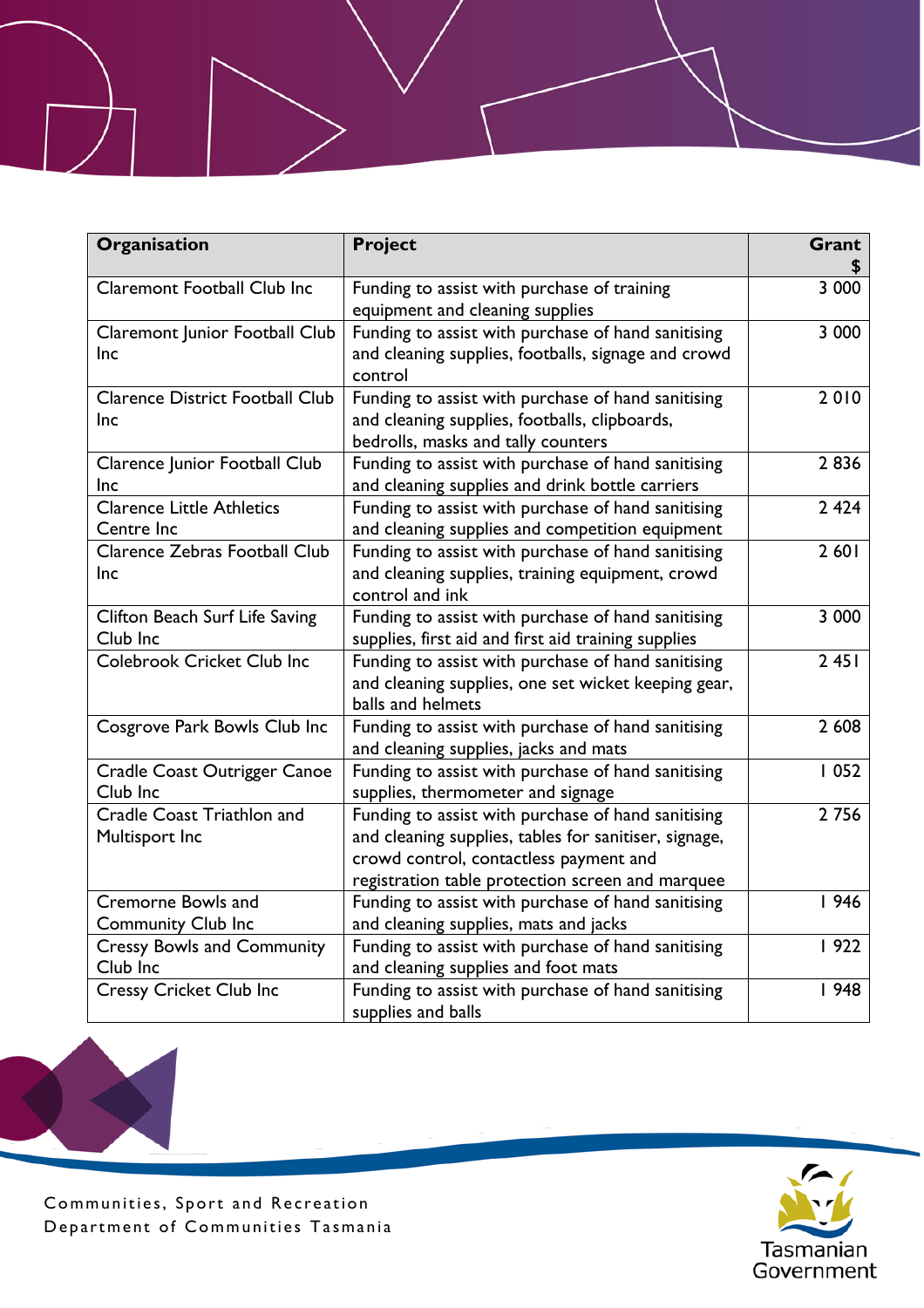| Organisation                                          | <b>Project</b>                                                                                                                            | Grant   |
|-------------------------------------------------------|-------------------------------------------------------------------------------------------------------------------------------------------|---------|
| Cripps Waratah Netball Club<br><b>Inc</b>             | Funding to assist with purchase of hand sanitising<br>and cleaning supplies, playing bibs and protective<br>equipment                     | 3 000   |
| Cuprona Football Club Inc                             | Funding to assist with purchase of hand sanitising<br>supplies, bibs, balls and drink bottles                                             | 2 9 9 3 |
| <b>Cygnet Bowls and Community</b><br>Club Inc         | Funding to assist with purchase of hand sanitising<br>and cleaning supplies                                                               | 939     |
| <b>Cygnet Football Club Inc</b>                       | Funding to assist with purchase of hand sanitising<br>and cleaning supplies and footballs                                                 | 2 3 7 0 |
| Deloraine and District Pony<br>Club Inc               | Funding to assist with purchase of hand sanitising<br>and hand washing supplies, polocrosse<br>equipment, gas hot water system and basins | 3 000   |
| Deloraine Badminton<br>Association Inc                | Funding to assist with purchase of hand sanitising<br>and cleaning supplies, masks and shuttles                                           | 2913    |
| Deloraine Bowls Club Inc                              | Funding to assist with purchase of hand sanitising<br>supplies and jacks                                                                  | 872     |
| Deloraine Football Club Inc                           | Funding to assist with purchase of hand sanitising<br>supplies, cleaning, signage and marking                                             | 1501    |
| Deloraine Junior Basketball<br>Club Inc               | Funding to assist with purchase of hand sanitising<br>supplies, basketballs and signage                                                   | 2110    |
| Deloraine Tennis Club Inc                             | Funding to assist with purchase of hand sanitising<br>and cleaning supplies, balls and training<br>equipment                              | 1137    |
| Derwent Cricket Club Inc                              | Funding to assist with purchase of hand sanitising<br>supplies, signage and training equipment                                            | 2961    |
| Derwent Hockey Club Inc                               | Funding to assist with cones, whiteboards,<br>umpire tops, balls, masks and bags                                                          | 2 5 5 4 |
| Derwent Mercantile Collegiate<br>Rowing Club Inc      | Funding to assist with purchase of hand sanitising<br>and cleaning supplies and signage                                                   | 3 000   |
| Derwent Sailing Squadron                              | Funding to assist with purchase of hand sanitising<br>and cleaning supplies, signage and competition<br>equipment                         | 2 0 0 9 |
| Derwent Valley Field and<br>Game Inc                  | Funding to assist with purchase of hand sanitising<br>equipment                                                                           | 1543    |
| Derwent Valley Horse Riding<br><b>Association Inc</b> | Funding to assist with purchase of hand sanitising<br>and cleaning supplies and crowd control                                             | 311     |
| Deviot Sailing Club Inc                               | Funding to assist with purchase of hand sanitising<br>and cleaning supplies                                                               | 307     |

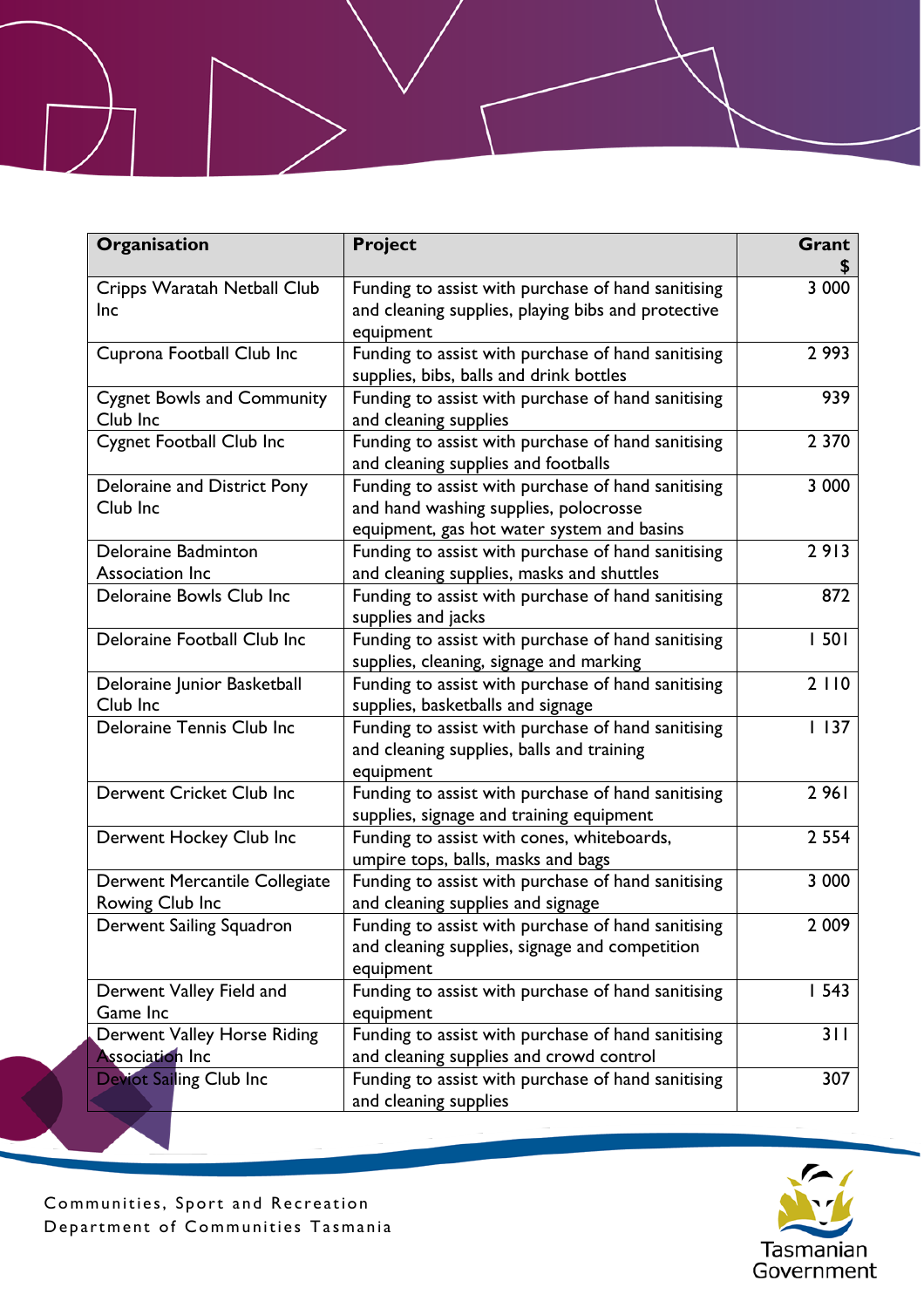| Organisation                                                     | Project                                                                                                                          | Grant   |
|------------------------------------------------------------------|----------------------------------------------------------------------------------------------------------------------------------|---------|
| Devon Netball Association Inc                                    | Funding to assist with purchase of hand sanitising<br>supplies                                                                   | 2 9 8 3 |
| Devonport and District Junior<br><b>Football Association Inc</b> | Funding to assist with purchase of hand sanitising<br>and cleaning supplies                                                      | 2316    |
| Devonport City Soccer Club<br>Inc                                | Funding to assist with purchase of hand sanitising,<br>cleaning and venue safety                                                 | 3 000   |
| <b>Devonport Country Club</b>                                    | Funding to assist with purchase of hand sanitising<br>supplies and signage                                                       | 3 000   |
| Devonport Cricket Club Inc                                       | Funding to assist with purchase of hand sanitising<br>and cleaning supplies and balls                                            | 2 74 1  |
| Devonport Football Club Inc                                      | Funding to assist with purchase of hand sanitising<br>supplies and cleaning, crowd control and signage                           | 2873    |
| Devonport Gymnastics Club<br>Inc                                 | Funding to assist with purchase of hand sanitising<br>and cleaning supplies and signage                                          | 2144    |
| Devonport Hockey Club Inc                                        | Funding to assist with purchase of hand sanitising<br>and cleaning supplies, training bibs, goalie gear and<br>junior hockey kit | 2 2 6 1 |
| Devonport Junior Soccer<br>Association Inc                       | Funding to assist with purchase of hand sanitising<br>and cleaning supplies, masks, bins, balls and bibs                         | 2895    |
| <b>Devonport Little Athletics</b><br>Centre Inc                  | Funding to assist with purchase of hand sanitising<br>and cleaning supplies and competition equipment                            | 2 9 4 2 |
| Devonport Squash Club Inc                                        | Funding to assist with purchase of hand sanitising<br>supplies and protective equipment (juniors)                                | 819     |
| Devonport Surf Life Saving<br>Club Inc                           | Funding to assist with purchase of hand sanitising<br>and cleaning supplies                                                      | 2851    |
| <b>Devonport Table Tennis</b><br>Association Inc                 | Funding to assist with purchase of balls and hand<br>sanitising supplies                                                         | 487     |
| Devonport Touch Association<br>Inc                               | Funding to assist with purchase of hand sanitising<br>and cleaning supplies and game equipment                                   | 2 6 0 5 |
| Diggers Cricket Club Inc                                         | Funding to assist with purchase of hand sanitising<br>supplies, helmets and balls                                                | 2 680   |
| Domain Tennis Centre Inc                                         | Funding to assist with purchase of hand sanitising<br>supplies and balls                                                         | 3 0 0 0 |
| Dominoes Basketball Club Inc                                     | Funding to assist with purchase of basketballs,<br>hand sanitising supplies and sanitising wipes                                 | 2 4 2 2 |
| Dover RSL Bowls Club Inc                                         | Funding to assist with purchase of hand sanitising<br>and cleaning supplies                                                      | 2099    |

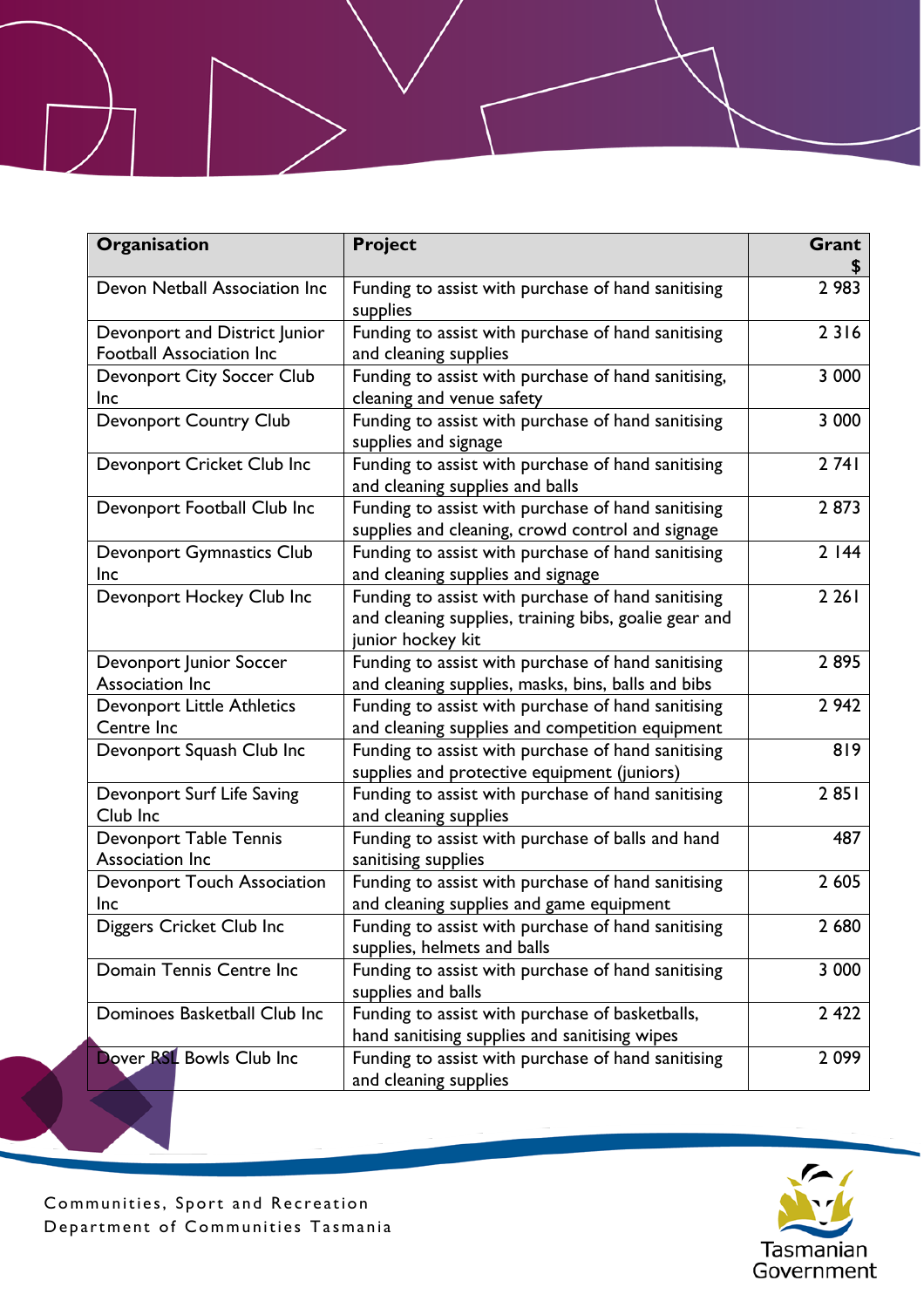| Organisation                         | <b>Project</b>                                      | Grant   |
|--------------------------------------|-----------------------------------------------------|---------|
| Dressage Association of              | Funding to assist with purchase of hand sanitising  | 2 9 8 2 |
| Tasmania Inc                         | and cleaning supplies, pixem robot cameraman and    |         |
|                                      | bags                                                |         |
| East Coast Giants Junior             | Funding to assist with purchase of training         | 2769    |
| Football Club Inc                    | equipment                                           |         |
| <b>East Derwent Little Athletics</b> | Funding to assist with purchase of hand sanitising  | 580     |
| Centre Inc                           | and cleaning supplies and equipment                 |         |
| East Devonport Football Club         | Funding to assist with purchase of cleaning         | 2 0 7 6 |
| Inc                                  | supplies, signage and crowd control                 |         |
| East Devonport Tennis Club           | Funding to assist with purchase of balls, grips,    | 358     |
| <b>Inc</b>                           | paper towel and cable ties (for signage)            |         |
| East Launceston Croquet Club         | Funding to assist with purchase of hand sanitising  | 846     |
| <b>Inc</b>                           | supplies and whiteboard                             |         |
| East Launceston Junior Football      | Funding to assist with purchase of hand sanitising  | 2 5 2 1 |
| Club Inc                             | supplies and contactless payment                    |         |
| <b>East Ulverstone Cricket Club</b>  | Funding to assist with purchase of hand sanitising  | 2 3 7 6 |
| Inc                                  | supplies, helmets and balls                         |         |
| East Ulverstone Football Club        | Funding to assist with purchase of hand sanitising  | 2 5 4 4 |
| <b>Inc</b>                           | and cleaning supplies                               |         |
| <b>Eastern Athletics Hobart</b>      | Funding to assist with purchase of hand sanitising  | 2515    |
| <b>Baseball Club Inc</b>             | supplies, helmets, bats and balls                   |         |
| Eastern Region Junior Soccer         | Funding to assist with purchase of hand sanitising  | 2893    |
| Association Inc                      | and competition equipment                           |         |
| Eastern Suburbs Rugby Union          | Funding to assist with purchase of hand sanitising  | 2 3 9 0 |
| Football Club Inc                    | and cleaning supplies, training and competition     |         |
|                                      | equipment                                           |         |
| <b>Eastside Gymnastics Academy</b>   | Funding to assist with purchase of hand sanitising  | 2725    |
|                                      | and cleaning equipment                              |         |
| Eastside Table Tennis League         | Funding to assist with purchase of hand sanitising  | 409     |
| <b>Inc</b>                           | and cleaning supplies and balls                     |         |
| Elderslie Golf Club Inc              | Funding to assist with purchase of hand sanitising, | 505     |
|                                      | cleaning supplies and thermometer                   |         |
| Esk Netball Club Inc                 | Funding to assist with purchase of hand sanitising  | 3 0 0 0 |
|                                      | and cleaning supplies, balls, whistles and training |         |
|                                      | equipment                                           |         |
| <b>Esk Valley Orienteering Club</b>  | Funding to assist with purchase of hand sanitising  | 1727    |
| Inc                                  | and cleaning supplies and equipment                 |         |

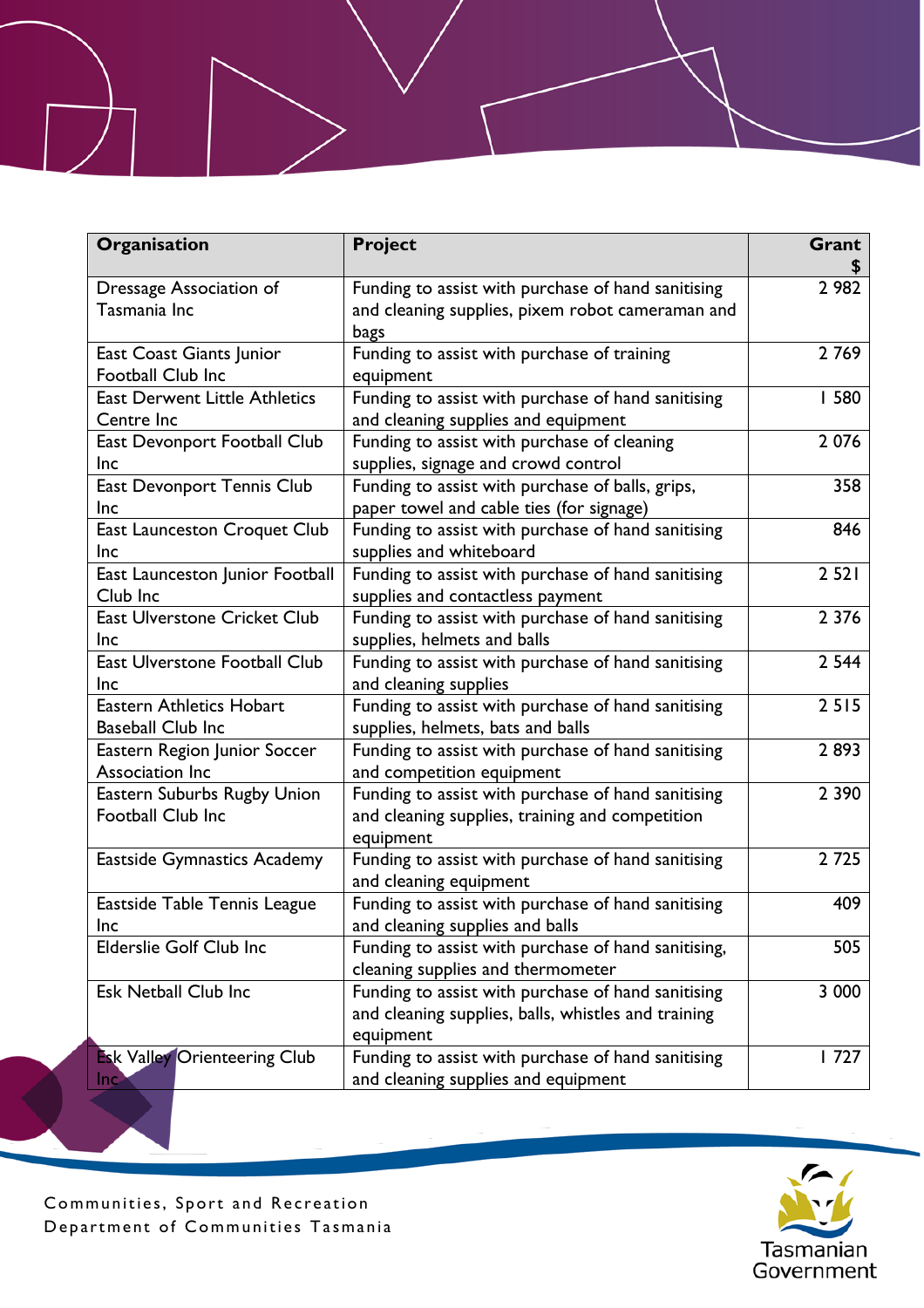| Organisation                                           | <b>Project</b>                                                  | Grant   |
|--------------------------------------------------------|-----------------------------------------------------------------|---------|
| Evandale Football Club Inc                             | Funding to assist with purchase of hand sanitising              | 2992    |
|                                                        | and cleaning supplies, footballs and portable goals             |         |
| <b>Evandale Panthers Cricket Club</b>                  | Funding to assist with purchase of hand sanitising              | 2 9 5 2 |
| Inc                                                    | and cleaning supplies, thermometer, balls and                   |         |
|                                                        | helmets                                                         |         |
| <b>Evandale Tennis Club Inc</b>                        | Funding to assist with purchase of hand sanitising              | 475     |
|                                                        | and cleaning supplies and balls                                 |         |
| <b>Exeter Bowls and Community</b>                      | Funding to assist with purchase of hand sanitising              | 1707    |
| Club Inc                                               | and cleaning supplies, mats and jacks                           |         |
| <b>Exeter Golf Club Inc</b>                            | Funding to assist with purchase of hand sanitising<br>equipment | 1913    |
| Fernpark Pony and Riding Club                          | Funding to assist with purchase of hand sanitising              | 2 3 5 2 |
| <b>Inc</b>                                             | and cleaning supplies, crowd control and                        |         |
|                                                        | breakaway cups                                                  |         |
| Forest Stanley Cricket Club Inc                        | Funding to assist with purchase of hand sanitising              | 2 9 4 8 |
|                                                        | supplies                                                        |         |
| Forth Football Club Inc                                | Funding to assist with purchase of hand sanitising              | 3 000   |
|                                                        | supplies, cleaning and balls                                    |         |
| Franklin Bowls Club Inc                                | Funding to assist with purchase of hand sanitising              | 1699    |
|                                                        | and cleaning supplies, signage and mats                         |         |
| <b>Generation Netball Club Inc</b>                     | Funding to assist with purchase of hand sanitising              | 2 677   |
|                                                        | supplies, masks, training equipment, netballs and               |         |
|                                                        | position patches                                                | 3 000   |
| <b>George Town Community</b><br><b>Bowls Club Inc.</b> | Funding to assist with purchase of hand sanitising<br>supplies  |         |
| George Town Cricket Club Inc                           | Funding to assist with purchase of wicket keeping               | 2 4 4 9 |
|                                                        | gear and balls                                                  |         |
| George Town Football Club                              | Funding to assist with purchase of hand sanitising              | 2797    |
| Inc                                                    | and cleaning supplies, marker cones and tally                   |         |
|                                                        | counters                                                        |         |
| George Town Saints Netball                             | Funding to assist with purchase of training and                 | 4 9     |
| Club Inc                                               | competition equipment                                           |         |
| Georges Bay Dragon Boat Club                           | Funding to assist with purchase of paddles and                  | 3 0 0 0 |
| Inc                                                    | <b>PFDs</b>                                                     |         |
| Ginkan Judo Club Inc                                   | Funding to assist with purchase of hand sanitising              | 74 I    |
|                                                        | and cleaning supplies and ink                                   |         |
| <b>Glenorchy Basketball</b>                            | Funding to assist with purchase of hand sanitising              | 2995    |
| <b>Association Inc</b>                                 | and cleaning supplies and reversible bibs                       |         |
| <b>Glenorchy City Tennis Club</b>                      | Funding to assist with purchase of hand sanitising              | 1462    |
| Iлс                                                    | and cleaning supplies, balls and equipment                      |         |

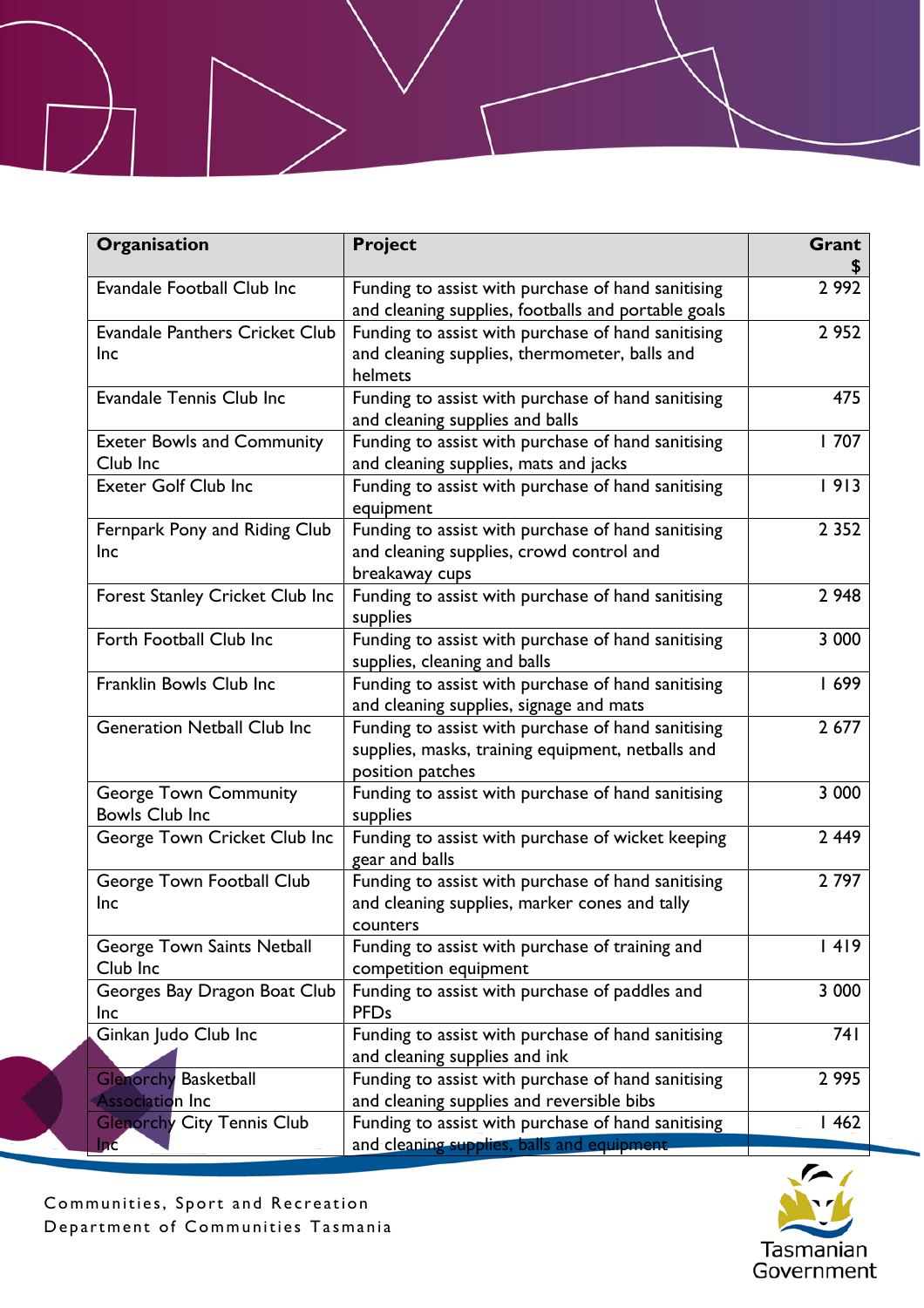| Organisation                                            | <b>Project</b>                                                                                                                                                 | Grant        |
|---------------------------------------------------------|----------------------------------------------------------------------------------------------------------------------------------------------------------------|--------------|
| <b>Glenorchy Cricket Club Inc</b>                       | Funding to assist with purchase of hand sanitising<br>and cleaning supplies, helmets and balls                                                                 | 3 000        |
| <b>Glenorchy District Football</b><br>Club Inc          | Funding to assist with purchase of hand sanitising<br>and cleaning supplies, signage, crowd control,                                                           | 3 000        |
| <b>Glenorchy Knights Football</b><br>Club Inc           | thermometer and balls<br>Funding to assist with purchase of hand sanitising<br>and cleaning supplies, signage, crowd control, balls,<br>glove and thermometers | 2 2 0 0      |
| Glenorchy Rodman Bowls and<br><b>Community Club Inc</b> | Funding to assist with purchase of hand sanitising<br>and cleaning supplies                                                                                    | 1806         |
| Glenorchy Rowing Club Inc                               | Funding to assist with purchase of hand sanitising<br>and cleaning supplies                                                                                    | 1938         |
| <b>Grassy Football Club Inc</b>                         | Funding to assist with purchase of training<br>equipment and water bottles                                                                                     | 2791         |
| Grenadiers Basketball Club Inc                          | Funding to assist with purchase of hand sanitising<br>and cleaning supplies and basketballs                                                                    | 1157         |
| Hadspen Cricket Club Inc                                | Funding to assist with purchase of hand sanitising<br>supplies, balls and helmets                                                                              | 2 0 7 6      |
| Hobart and Districts Pony<br>Club Inc                   | Funding to assist with purchase of signage<br>requirements, hand sanitising and cleaning supplies<br>and additional equipment                                  | 2 172        |
| <b>Hobart Archers Inc</b>                               | Funding to assist with purchase of hand sanitising<br>and cleaning supplies, bows, arrows and zip boiler                                                       | 1079         |
| <b>Hobart Central Cricket Club</b><br><b>Inc</b>        | Funding to assist with purchase of hand sanitising<br>and cleaning supplies, balls and helmets                                                                 | 1356         |
| <b>Hobart Gymnastics Academy</b><br><b>Inc</b>          | Funding to assist with purchase of equipment<br>repair and replacement, safety items and isolation<br>kit                                                      | 2829         |
| <b>Hobart Phoenix Basketball</b><br>Association Inc     | Funding to assist with purchase of hand sanitising<br>and cleaning supplies and competition equipment                                                          | 2 9 6 7      |
| <b>Hobart United Football Club</b><br><b>Inc</b>        | Funding to assist with purchase of hand sanitiser<br>and training bibs                                                                                         | 2821         |
| Howrah Bowls Club Inc                                   | Funding to assist with purchase of hand sanitising<br>and cleaning supplies                                                                                    | 390          |
| Huon District Pony and Riding<br><b>Club Inc.</b>       | Funding to assist with purchase of hand sanitising<br>supplies, crowd control and bins                                                                         | 1724         |
| <b>Huon Hoofbeats Inc</b>                               | Funding to assist with purchase of hand sanitising<br>and cleaning supplies                                                                                    | 417          |
| <b>Huon Rowing Club Inc</b>                             | Funding to assist with purchase of cleaning<br>supplies, megaphone, oar grips and shoes                                                                        | $\sqrt{231}$ |

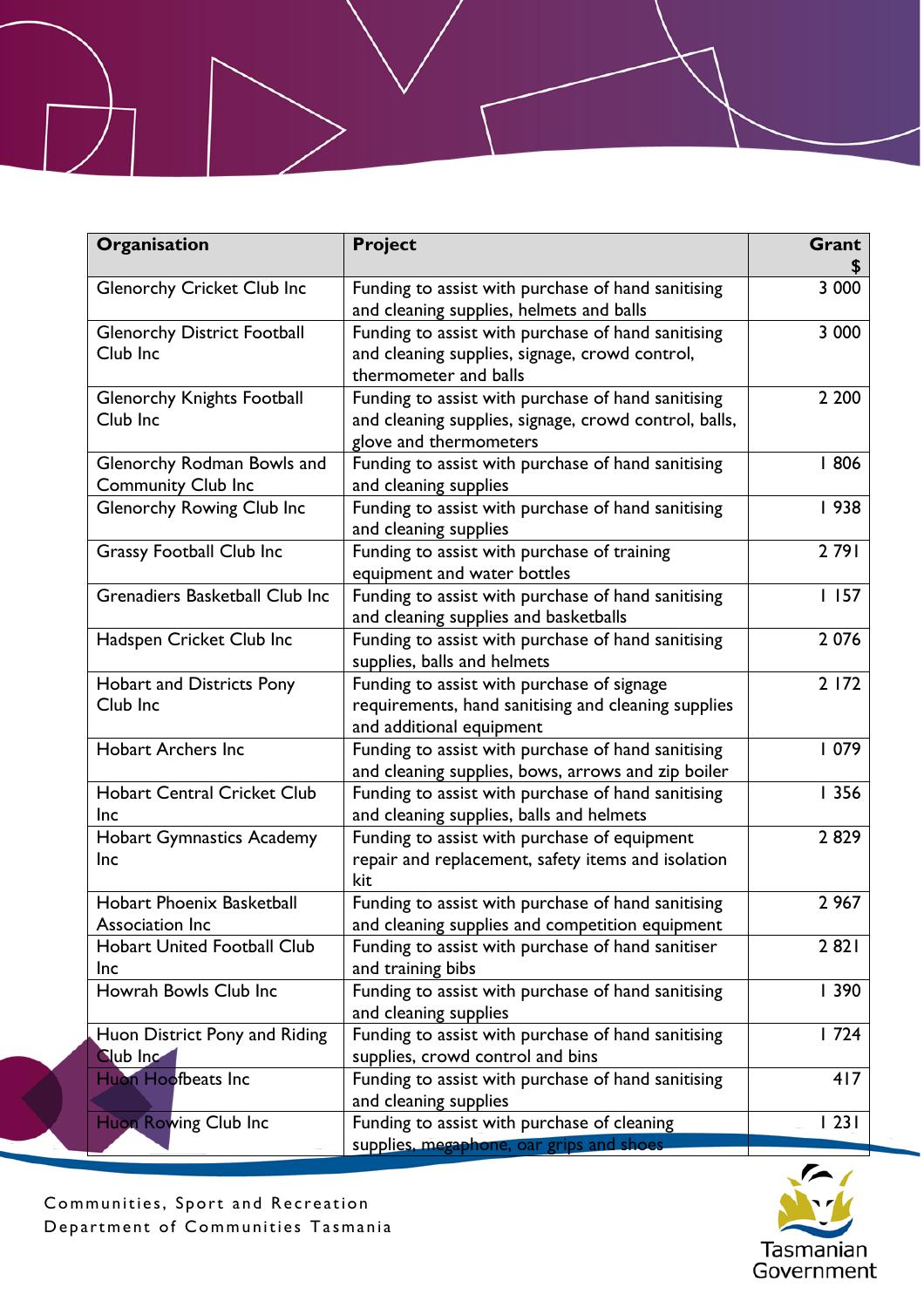| Organisation                                           | <b>Project</b>                                                                                                     | Grant   |
|--------------------------------------------------------|--------------------------------------------------------------------------------------------------------------------|---------|
| Huon Valley Golf Club Inc                              | Funding to assist with purchase of hand sanitising<br>and cleaning supplies, signage and playing<br>equipment      | $2111$  |
| Huon Valley Little Athletics<br>Centre Inc             | Funding to assist with purchase of hand sanitising<br>and cleaning supplies, barriers and competition<br>equipment | 2 9 5 3 |
| Huon Valley Netball<br>Association Inc                 | Funding to assist with purchase of training and<br>competition equipment                                           | 498     |
| Huonville Bowls and<br><b>Community Club Inc</b>       | Funding to assist with purchase of hand sanitising<br>supplies and thermometer                                     | 760     |
| Huonville Lions Football Club<br>Inc                   | Funding to assist with purchase of hand sanitising<br>supplies, stationary and balls                               | 3 0 0 0 |
| Hutchins Collegiate Swim Club<br><b>Inc</b>            | Funding to assist with purchase of pool entry cards<br>and land based training equipment                           | 2 4 3 3 |
| Hutchins School Old Boys<br>Football Club Incorporated | Funding to assist with purchase of hand sanitising<br>and cleaning supplies and footballs                          | 2124    |
| Invermay Bowls and<br><b>Community Club Inc</b>        | Funding to assist with purchase of hand sanitising<br>supplies, jacks and mats                                     | 2 606   |
| <b>Irishtown Cricket Club</b>                          | Funding to assist with purchase of hand sanitising<br>supplies, training equipment, helmets and gloves             | 2 9 3 3 |
| Japara Basketball Club Inc                             | Funding to assist with purchase of hand sanitising<br>and cleaning supplies                                        | 1284    |
| Judbury Cricket Club Inc                               | Funding to assist with purchase of hand sanitising<br>equipment                                                    | 439     |
| Jumping Tasmania Inc (North<br>West)                   | Funding to assist with purchase of hand sanitising<br>and cleaning supplies, thermometer and printer ink           | 249     |
| Jumping Tasmania Inc (South)                           | Funding to assist with purchase of training jumps                                                                  | 3 0 0 0 |
| Kettering Cricket Club Inc                             | Funding to assist with purchase of hand sanitising<br>and cleaning supplies, signage, bats and balls               | 2 3 4 0 |
| Kilburn Netball Club Inc                               | playing bibs, balls and first aid equipment                                                                        | 2 3 0 3 |
| Kingborough Bowls and<br><b>Community Club Inc</b>     | Funding to assist with purchase of hand sanitising<br>and cleaning supplies                                        | 1546    |
| Kingborough District Cricket<br>$Club$ Inc             | Funding to assist with purchase of hand sanitising<br>supplies, balls and sidearms                                 | 2 4 4 7 |
| <b>Kingborough Gymnastics</b><br><b>Committee Inc</b>  | Funding to assist with purchase of hand sanitising<br>supplies                                                     | 1368    |

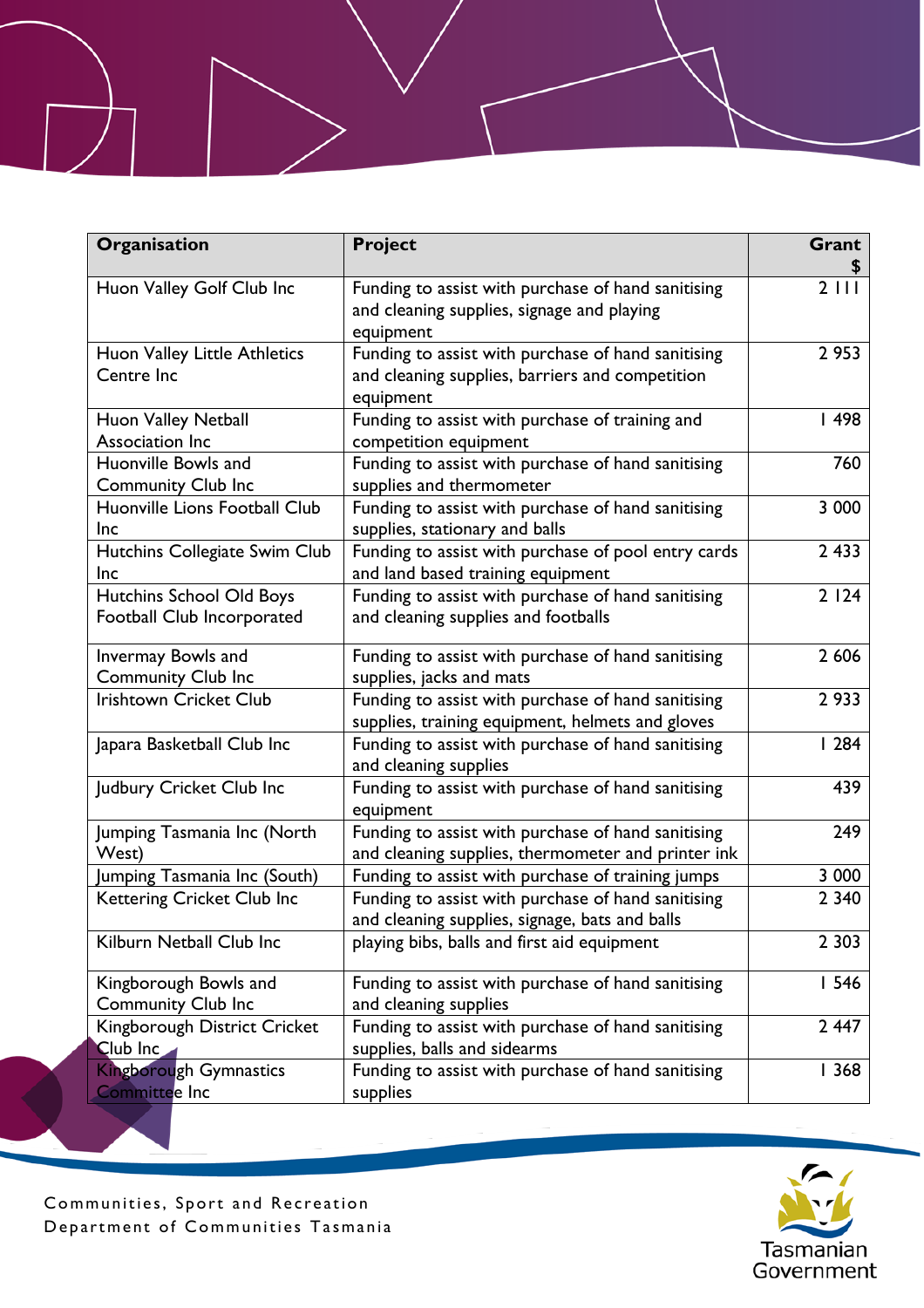| Organisation                                           | <b>Project</b>                                                                                                                      | Grant<br>£ |
|--------------------------------------------------------|-------------------------------------------------------------------------------------------------------------------------------------|------------|
| Kingborough Lions United<br>Football Club Inc          | Funding to assist with purchase of hand sanitising and<br>cleaning supplies, training equipment, crowd control<br>items and signage | 3 000      |
| Kingborough Little Athletics<br>Centre Inc             | Funding to assist with purchase of hand sanitising and<br>cleaning supplies, signage and competition equipment                      | 2 9 4 4    |
| Kingborough Tigers Sports<br>Club Inc                  | Funding to assist with purchase of training equipment                                                                               | 2451       |
| Kingborough-Huon Basketball<br>Association Inc         | Funding to assist with purchase of hand sanitising and<br>cleaning supplies, bibs and balls                                         | 1953       |
| Kings Meadows Bowls Club Inc                           | Funding to assist with purchase of hand sanitising<br>supplies                                                                      | 1910       |
| Kingston Beach Sailing Club Inc                        | Funding to assist with purchase of hand sanitising<br>supplies and signage                                                          | 685        |
| Kingston Beach Surf Life Saving<br>Club Inc            | Funding to assist with purchase of hand sanitising and<br>cleaning supplies, PPE and training equipment                             | 2 9 9 5    |
| Kingston Blues Netball Club<br><b>Inc</b>              | Funding to assist with purchase of balls                                                                                            | 2925       |
| Kingston Croquet Club Inc                              | Funding to assist with purchase of hand sanitising and<br>cleaning supplies                                                         | 410        |
| Kingston Crows Cricket Club<br>Inc                     | Funding to assist with purchase of hand sanitising<br>supplies, balls, helmet and wicket keeping gear                               | 2 9 9 3    |
| Kingston Tennis Club Inc                               | Funding to assist with purchase of hand sanitising and<br>cleaning supplies, signage and lamination                                 | 348        |
| Knights Cricket Club Inc                               | Funding to assist with purchase of cricket balls                                                                                    | 2 982      |
| Kugatsu Judo Club Inc                                  | Funding to assist with purchase of mats                                                                                             | 3 000      |
| Latrobe Basketball Association<br><b>Inc</b>           | Funding to assist with purchase of hand sanitising and<br>cleaning supplies, bollards, balls and whistles                           | 2 9 8 6    |
| Latrobe Bowls and Community<br>Club Inc                | Funding to assist with purchase of hand sanitising<br>supplies, Funding to assist with purchase of hand driers<br>and mats          | 2 5 3 6    |
| Latrobe Football Club Inc                              | Funding to assist with purchase of training equipment<br>and cleaning supplies                                                      | 2 1 7 6    |
| Latrobe Tennis Club Inc                                | Funding to assist with purchase of hand sanitising and<br>cleaning supplies and tennis balls                                        | 653        |
| <b>Lauderdale Football and Sports</b><br>Club Inc      | Funding to assist with purchase of hand sanitising and<br>cleaning supplies, crowd control products and footballs                   | 3 0 0 0    |
| <b>Launceston Basketball</b><br><b>Association Inc</b> | Funding to assist with purchase of hand sanitising<br>supplies                                                                      | 2613       |

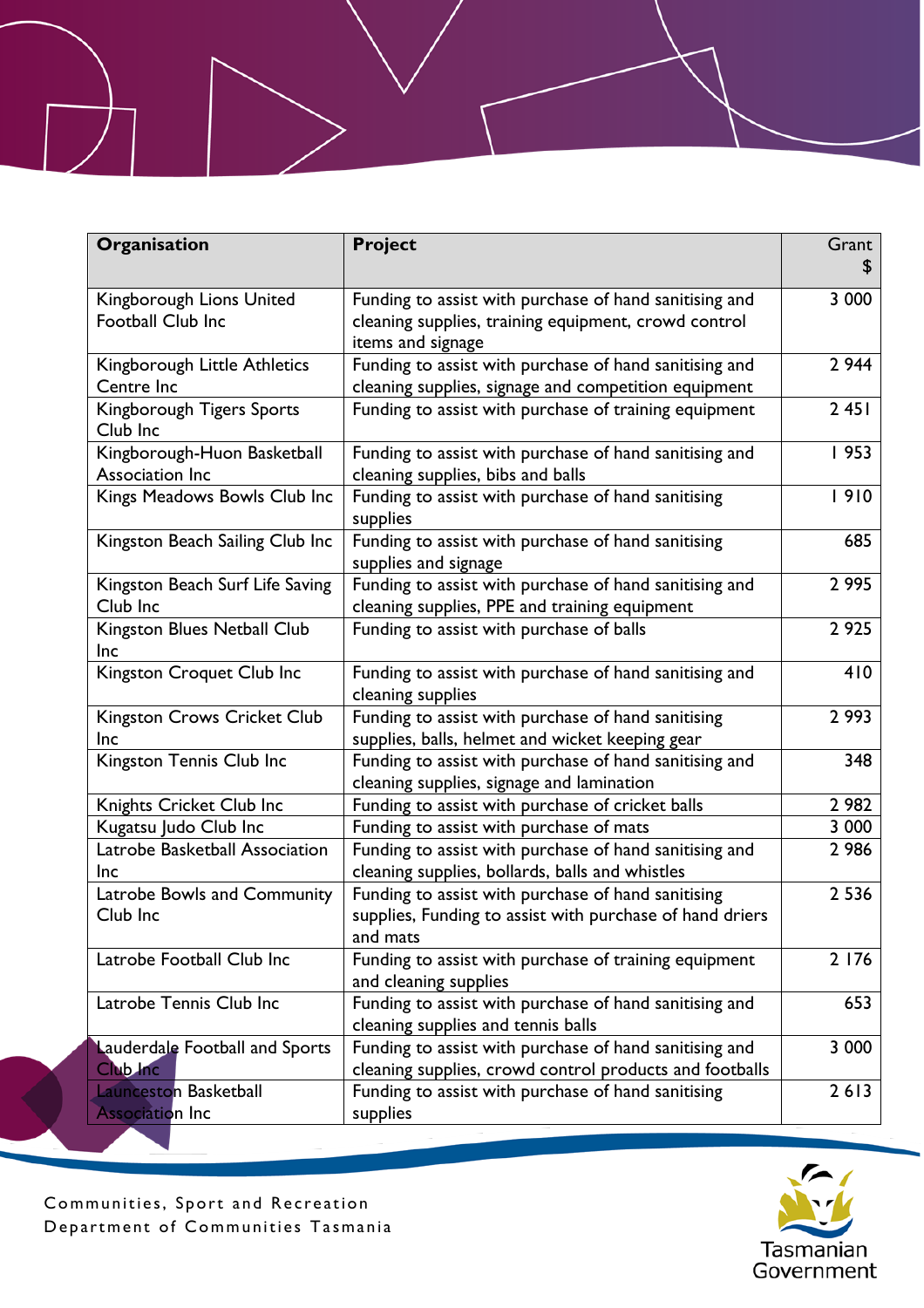| Organisation                                      | <b>Project</b>                                                                                                      | Grant   |
|---------------------------------------------------|---------------------------------------------------------------------------------------------------------------------|---------|
| Launceston BMX Club Inc                           | Funding to assist with purchase of hand sanitising<br>supplies, signage and crowd control                           | 1357    |
| Launceston Bowls and<br><b>Community Club Inc</b> | Funding to assist with purchase of hand sanitising,<br>cleaning supplies and signage                                | 1875    |
| Launceston City F C Inc                           | Funding to assist with purchase of signage and hand<br>sanitising supplies                                          | 3 000   |
| Launceston City Hockey Club<br>Inc                | Funding to assist with purchase of cleaning supplies,<br>masks, balls and cages and bibs                            | 2 4 8 1 |
| Launceston Cricket Club Inc                       | Funding to assist with purchase of hand sanitising and<br>cleaning supplies and balls                               | 2 9 9 0 |
| Launceston Football Club Inc                      | Funding to assist with purchase of hand sanitiser and<br>cleaning supplies, crowd counter and training<br>footballs | 2 6 9 4 |
| Launceston Golf Club Limited                      | Funding to assist with purchase of hand sanitising and<br>cleaning supplies                                         | 834     |
| Launceston Judo Club Inc                          | Funding to assist with purchase of hand sanitising and<br>cleaning supplies, equipment and judo gi's                | 1128    |
| Launceston Kart Club                              | Funding to assist with purchase of hand sanitising and<br>cleaning supplies and crowd control                       | 2431    |
| Launceston Life Saving Club Inc                   | Funding to assist with purchase of personal flotation<br>devices                                                    | 987     |
| Launceston Mountain Bike<br>Club Inc              | Funding to assist with purchase of hand sanitising<br>supplies, thermometers, masks and signage                     | 1062    |
| Launceston Tornadoes<br><b>Basketball Club</b>    | Funding to assist with purchase of training equipment                                                               | 2 2 6 1 |
| Launceston Triathlon Club Inc                     | Funding to assist with purchase of hand sanitising and<br>cleaning supplies, tables, crowd control and marquee      | 3 000   |
| Launceston Working Men's<br>Club Inc              | Funding to assist with purchase of hand sanitising and<br>cleaning supplies and sanitary bin upgrade                | 1437    |
| Legana Tennis Club Inc                            | Funding to assist with purchase of hand sanitising<br>supplies, signage, balls and equipment                        | 2157    |
| Leven Pony Club Inc                               | Funding to assist with purchase of hand sanitising and<br>cleaning supplies, trolley, trestle tables and signage    | 2 4 9 5 |
| Lilydale Bowls Club Inc                           | Funding to assist with purchase of hand sanitising and<br>cleaning supplies, jacks and foot mats                    | 2 5 2 8 |
| Lilydale District Pony Club Inc                   | Funding to assist with purchase of cleaning, sanitising<br>and physical distancing supplies and a thermometer       | 1651    |
| Lindisfarne Cricket Club Inc                      | Funding to assist with purchase of balls                                                                            | 2938    |

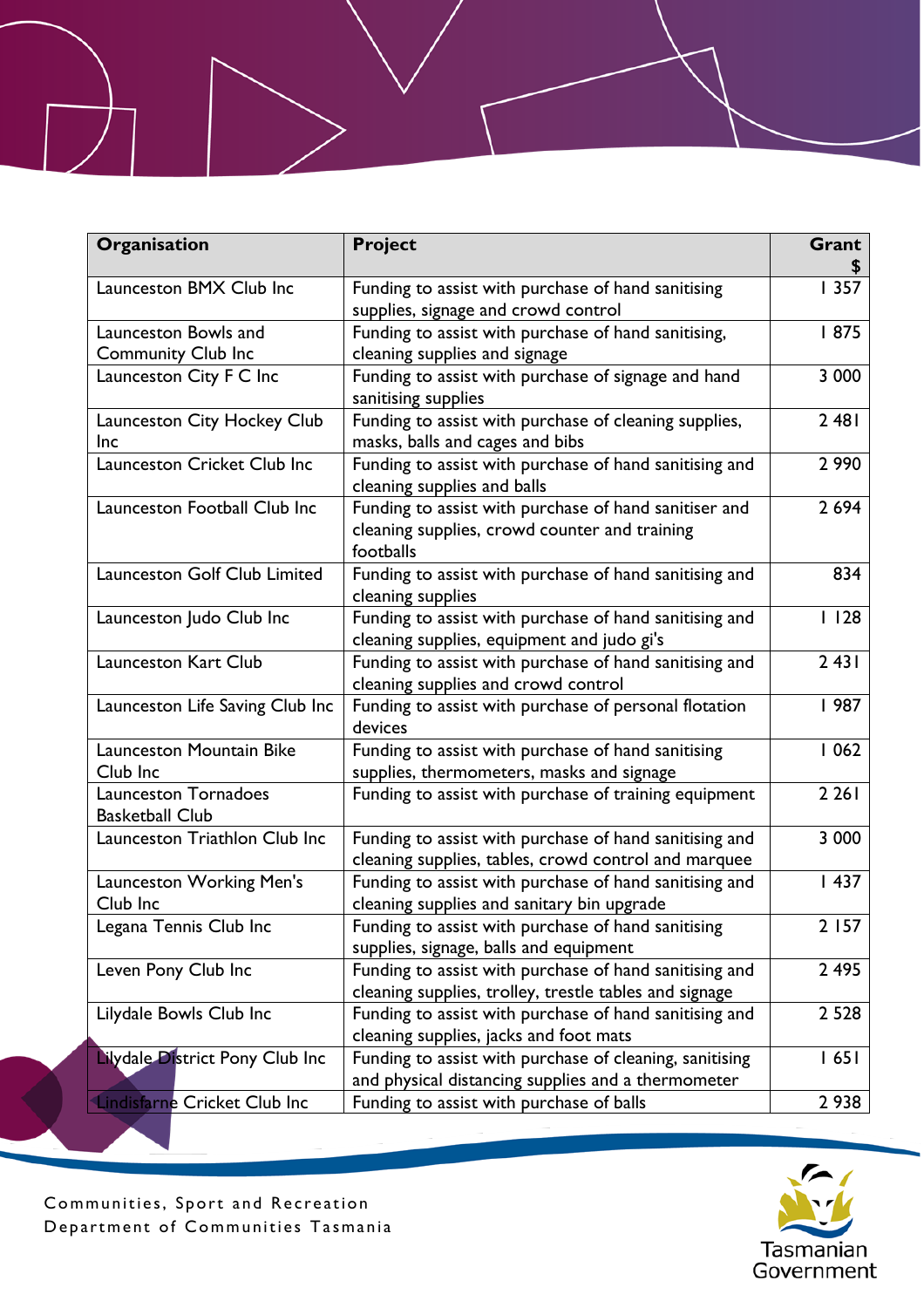| Organisation                                         | <b>Project</b>                                                                                                                             | Grant   |
|------------------------------------------------------|--------------------------------------------------------------------------------------------------------------------------------------------|---------|
| Lindisfarne Junior Football Club<br><b>Inc</b>       | Funding to assist with purchase of hand sanitising and<br>cleaning supplies and drink bottle carriers                                      | 2 2 1 7 |
| <b>Lindisfarne Master Rules</b><br>Football Club Inc | Funding to assist with purchase of hand sanitising<br>supplies, balls, water bottles and signage                                           | 2866    |
| Lindisfarne Sailing Club Inc                         | Funding to assist with purchase of hand sanitising and<br>cleaning supplies and signage                                                    | 2 6 6 1 |
| Lindisfarne Soccer Club Inc                          | Funding to assist with purchase of hand sanitising<br>supplies, bibs and balls                                                             | 2 5 6 5 |
| Llanherne Golf Club Inc                              | Funding to assist with purchase of hand sanitising<br>supplies                                                                             | 1341    |
| Longford Bowls Club Inc                              | Funding to assist with purchase of hand sanitising<br>supplies                                                                             | 987     |
| Longford Cricket Club Inc                            | Funding to assist with purchase of hand sanitising and<br>cleaning supplies, helmets and balls                                             | 2834    |
| Longford Junior Football Club<br><b>Inc</b>          | Funding to assist with purchase of hand sanitising and<br>cleaning supplies, bibs, drink bottles, tape and signage                         | 1947    |
| Longford Tennis Club Inc                             | Funding to assist with purchase of hand sanitising and<br>cleaning supplies and tennis balls                                               | 821     |
| Longley Cricket Club Inc                             | Funding to assist with purchase of hand sanitising<br>supplies, balls and protective equipment                                             | 3 000   |
| Loong Choo Kung Fu Society<br><b>Inc</b>             | Funding to assist with purchase of kick shields and<br>focus pads                                                                          | 2 7 4 8 |
| MacKillop Cricket Club Inc                           | Funding to assist with purchase of hand sanitising<br>supplies, balls and portable net                                                     | 2 5 7 0 |
| Margate Cricket Club Inc                             | Funding to assist with purchase of hand sanitising and<br>cleaning supplies, junior equipment and training balls                           | 2 9 4 2 |
| Marrawah Cricket Club Inc                            | Funding to assist with purchase of hand sanitising and<br>cleaning supplies, wicket keeping gear, balls, bags,<br>helmets, gloves and pads | 1991    |
| <b>Mersey Colts Cricket Club Inc</b>                 | Funding to assist with purchase of hand sanitising and<br>cleaning supplies, signage and balls                                             | 2953    |
| Mersey Valley Pony Club Inc                          | Funding to assist with purchase of portable hand<br>washing stations                                                                       | 3 000   |
| Metro Football Club Inc                              | Funding to assist with purchase of hand sanitising and<br>cleaning supplies, additional cleaning, training balls and<br>signage            | 3 0 0 0 |
| Midway Point Yacht Club Inc                          | Funding to assist with purchase of hand sanitising<br>supplies                                                                             | 833     |

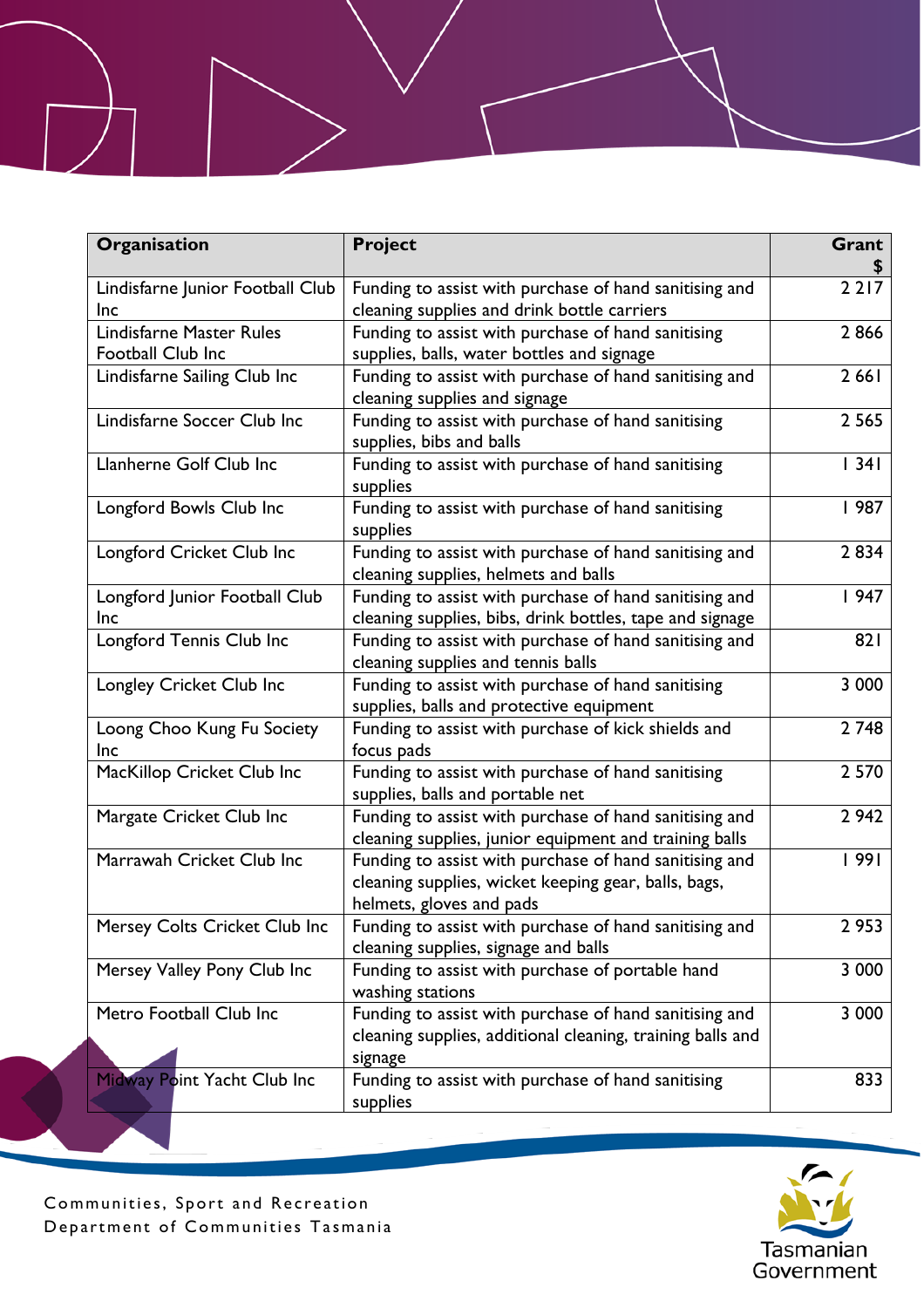| Organisation                                                                | Project                                                                                                                                                         | Grant   |
|-----------------------------------------------------------------------------|-----------------------------------------------------------------------------------------------------------------------------------------------------------------|---------|
| Montagu Bay Cricket Club Inc                                                | Funding to assist with purchase of hand sanitising<br>and cleaning supplies, balls, helmets and gloves                                                          | 2 3 6 7 |
| Motton Preston Football Club<br><b>Inc</b>                                  | Funding to assist with purchase of hand sanitising<br>and cleaning supplies and timber                                                                          | 1769    |
| Mount Pleasant Football Club<br><b>Inc</b>                                  | Funding to assist with purchase of hand sanitising<br>supplies, balls and drink bottles                                                                         | 2 74 1  |
| Mowbray Cricket Club Inc                                                    | Funding to assist with purchase of hand sanitising<br>supplies, helmets, gloves and balls                                                                       | 2 9 2 0 |
| <b>Multicultural Sports Council</b><br>Inc (Intercultural Sports<br>League) | Funding to assist with purchase of hand sanitising<br>and cleaning supplies and balls                                                                           | 2865    |
| Nelson Eastern Suburbs<br>Football Club Inc                                 | Funding to assist with purchase of hand sanitising<br>and cleaning supplies, tally counter, signage,<br>crowd control, bench supplies and training<br>equipment | 2 0 5 3 |
| Nepali Cricket Club Inc                                                     | Funding to assist with purchase of hand sanitising<br>supplies, helmets, gloves, balls, pads, bag and<br>wicket keeping gear                                    | 3 000   |
| New Horizons Club Inc                                                       | Funding to assist with purchase of hand sanitising<br>and cleaning supplies and basketballs                                                                     | 978     |
| <b>New Norfolk District Cricket</b><br>Club Inc                             | Funding to assist with purchase of hand sanitising<br>supplies, balls and helmets                                                                               | 2 9 9 2 |
| <b>New Norfolk District Football</b><br>Club Inc                            | Funding to assist with purchase of hand sanitising<br>supplies, footballs and massage table covers                                                              | 2 3 3 7 |
| New Norfolk Junior Football<br>Club Inc                                     | Funding to assist with purchase of hand sanitising<br>and cleaning supplies, bottle carriers and training<br>balls                                              | 2 2 4 2 |
| New Norfolk Rowing Club Inc                                                 | Funding to assist with purchase of hand sanitising<br>and cleaning supplies                                                                                     | 1678    |
| New Town Bay Golf Club Inc                                                  | Funding to assist with purchase of hand sanitising<br>supplies and sand buckets                                                                                 | 1933    |
| New Town Croquet Club Inc                                                   | Funding to assist with purchase of hand sanitising<br>supplies, hot water heaters, wash tubs                                                                    | 907     |
| <b>New Town District Cricket</b><br>Club Inc                                | Funding to assist with purchase of balls                                                                                                                        | 3 000   |
| <b>Newstead Athletics Inc</b>                                               | Funding to assist with purchase of hand sanitising,<br>cleaning supplies and competition equipment                                                              | 1625    |

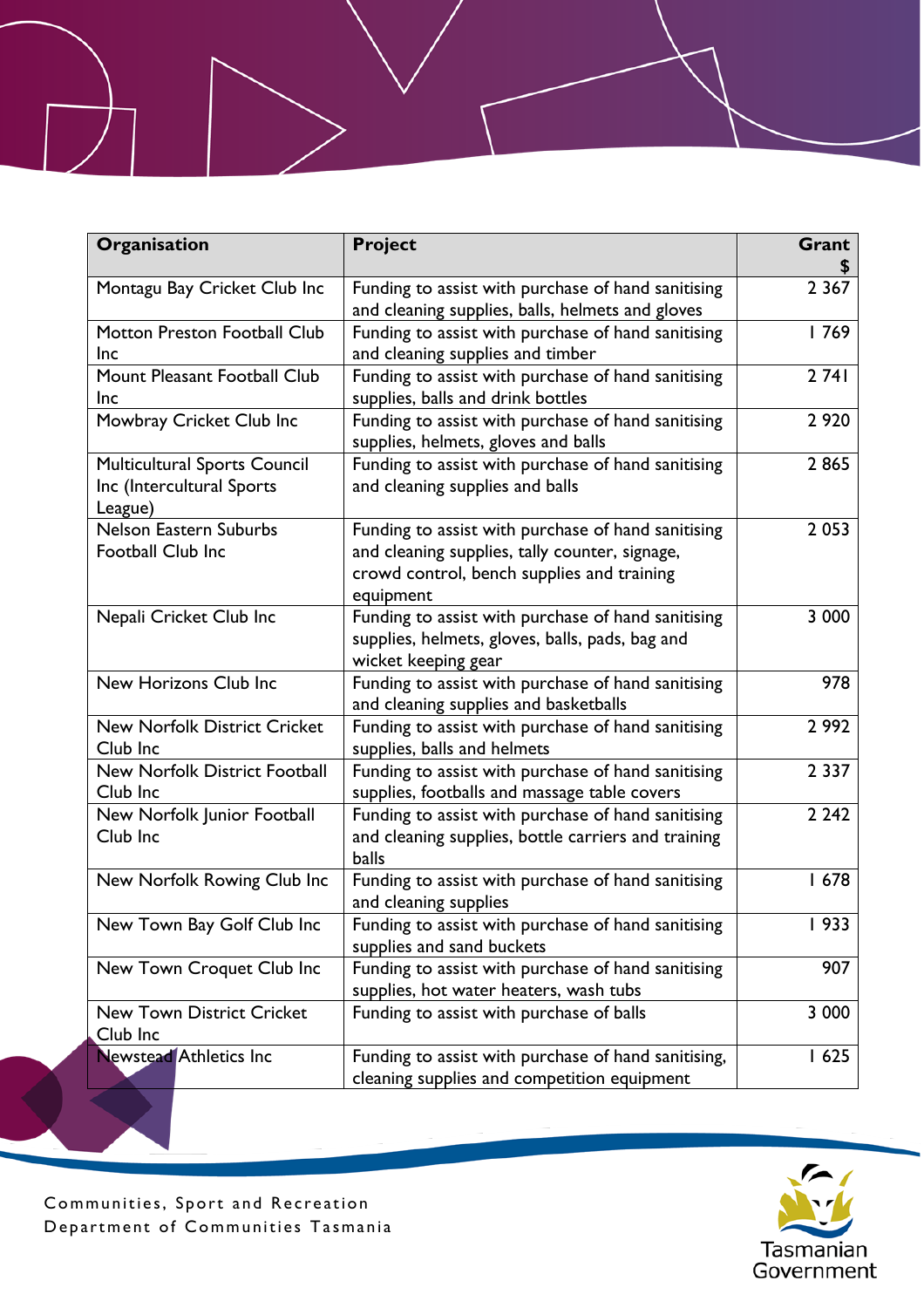| Organisation                 | Project                                                         | Grant   |
|------------------------------|-----------------------------------------------------------------|---------|
| Newstead Tennis &            | Funding to assist with purchase of hand sanitising supplies,    | 2874    |
| Squash Centre Inc            | squash racquets and tennis balls                                |         |
| <b>Nook Cricket Club</b>     | Funding to assist with purchase of hand sanitising supplies,    | 47      |
| <b>Inc</b>                   | helmets, gloves and balls                                       |         |
| North Eastern                | Funding to assist with purchase of hand sanitising and cleaning | 2829    |
| <b>Basketball Union Inc</b>  | supplies, basketballs and ball storage                          |         |
| North Esk Rowing             | Funding to assist with purchase of hand sanitising and cleaning | 1245    |
| Club Inc                     | supplies, signage and associated display                        |         |
| North Hobart Cricket         | Funding to assist with purchase of hand sanitising supplies,    | 3 000   |
| Club Inc                     | perspex dividing screens for locker space in change rooms       |         |
| North Hobart                 | Funding to assist with purchase of hand sanitising and cleaning | 3 000   |
| <b>Football Club Limited</b> | supplies, vests and signage                                     |         |
| North Hobart Junior          | Funding to assist with purchase of hand sanitising and cleaning | 2314    |
| Football Club Inc            | supplies, drink holders, footballs and gloves                   |         |
| <b>North Huon Cricket</b>    | Funding to assist with purchase of hand sanitising supplies and | 2 2 1 0 |
| Club Inc                     | helmets                                                         |         |
| North Launceston -           | Funding to assist with purchase of sanitising equipment and     | 580     |
| <b>White City Little</b>     | competition equipment                                           |         |
| <b>Athletics Centre Inc</b>  |                                                                 |         |
| North Launceston             | Funding to assist with purchase of lanyards and balls           | 3 000   |
| Football Club Inc            |                                                                 |         |
| North Launceston             | Funding to assist with purchase of training balls               | 2926    |
| Junior Football Club         |                                                                 |         |
| <b>Inc</b>                   |                                                                 |         |
| North West Bay Golf          | Funding to assist with purchase of hand sanitising supplies     | 2 170   |
| Club Inc                     |                                                                 |         |
| North West Car Club          | Funding to assist with purchase of hand sanitising supplies,    | 2717    |
| Inc                          | signage, barriers, thermometers and face masks                  |         |
| North West Tasmania          | Funding to assist with purchase of hand sanitising and cleaning | 890     |
| Thunder Basketball           | supplies and mops (with no customisation)                       |         |
| Club Inc                     |                                                                 |         |
| North Western Kart           | Funding to assist with purchase of hand sanitising and cleaning | 1673    |
| Club Inc                     | supplies                                                        |         |
| Northern Adult               | Funding to assist with purchase of hand sanitising supplies and | 1676    |
| <b>Riding Club Inc</b>       | crowd/traffic control                                           |         |
| <b>Northern Midlands</b>     | Funding to assist with purchase of hand sanitising supplies     | 363     |
| <b>Sporting Clays Inc.</b>   |                                                                 |         |
| <b>Northern Rangers</b>      | Funding to assist with purchase of hand sanitising and cleaning | 3 0 0 0 |
| <b>Football Club Inc</b>     | supplies, hygiene equipment, signage and training equipment     |         |

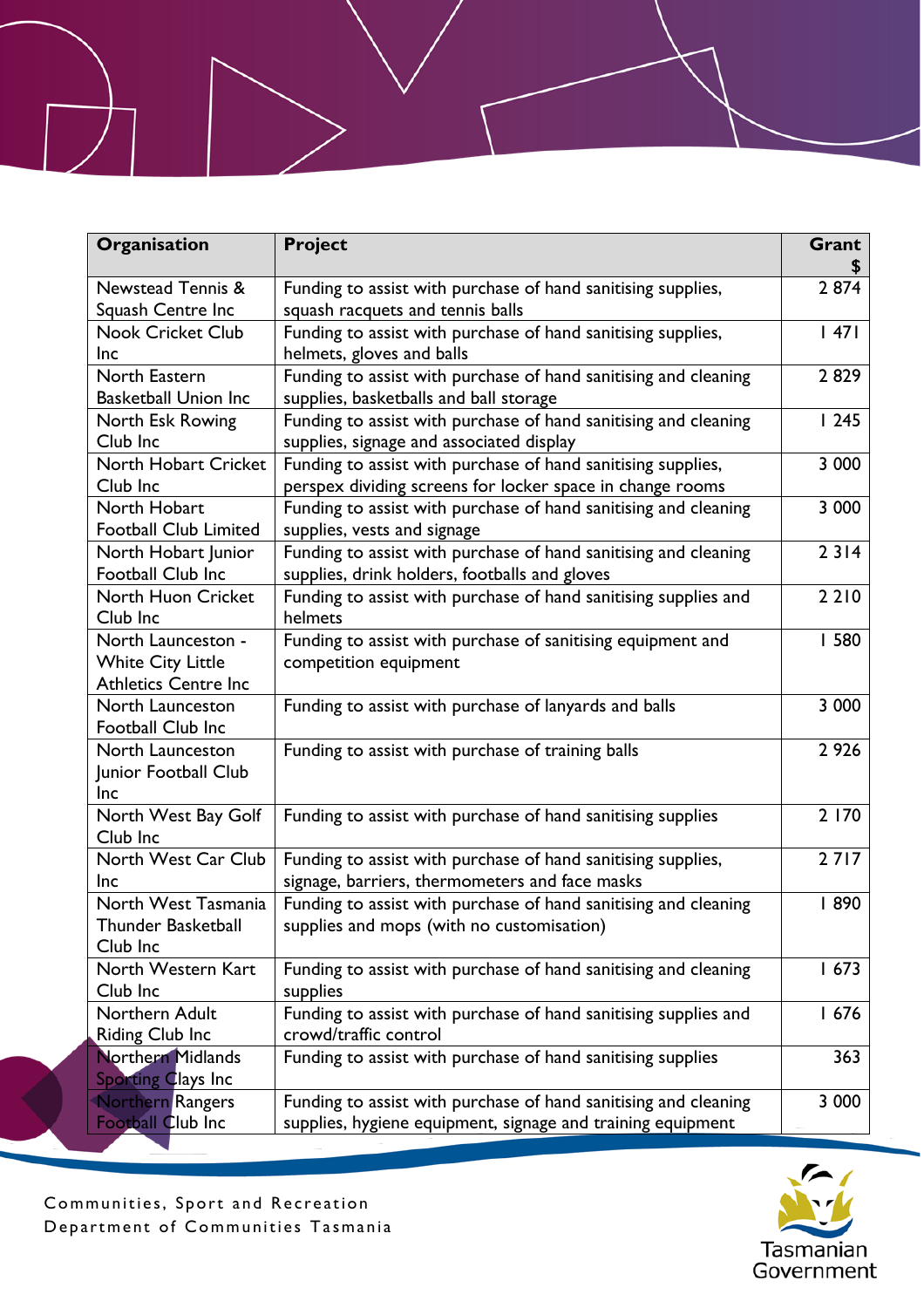| Organisation                                                  | <b>Project</b>                                                                                                                         | Grant   |
|---------------------------------------------------------------|----------------------------------------------------------------------------------------------------------------------------------------|---------|
| Northern Tasmanian Cricket<br>Association Inc                 | Funding to assist with purchase of hand sanitising supplies<br>and balls                                                               | 2 9 9 4 |
| Northern Tasmanian Dart<br>Association Inc                    | Funding to assist with purchase of hand sanitising supplies                                                                            | 507     |
| Northern Tasmanian Football<br><b>Umpires Association Inc</b> | Funding to assist with purchase of hand sanitising and<br>cleaning supplies, signage and crowd control                                 | 1250    |
| Northern Tasmanian Junior<br>Soccer Association Inc           | Funding to assist with purchase of hand sanitising and<br>cleaning supplies, sandwich boards and vests                                 | 1404    |
| Northern Tasmanian Netball<br>Association Inc                 | Funding to assist with purchase of balls and pumps                                                                                     | 2676    |
| <b>Nugent Community and Sports</b><br>Association Inc         | Funding to assist with purchase of hand sanitising supplies,<br>helmets, gloves and signage                                            | 1298    |
| <b>OHA Football Club Inc</b>                                  | Funding to assist with purchase of hand sanitising and<br>cleaning supplies, esky, signage and drink bottles                           | 2 181   |
| <b>OHA Hockey Club Inc</b>                                    | Funding to assist with purchase of hand sanitising and<br>cleaning supplies, training bibs and competition equipment<br>(player masks) | 3 000   |
| Old Beach Cricket Club Inc                                    | Funding to assist with purchase of hand sanitising supplies,<br>cricket balls, wicket keeping gloves and inners                        | 2836    |
| Old Launcestonians Football<br>Club Inc                       | Funding to assist with purchase of hand sanitising supplies,<br>cleaning products, training bibs and footballs                         | 2937    |
| <b>Old Scholars Football</b><br>Association Inc               | Funding to assist with purchase of hand sanitising and<br>cleaning supplies, vest, footballs and cleaning                              | 2 5 8 9 |
| Old Scotch Collegians Football<br>Club Inc                    | Funding to assist with purchase of hand sanitising supplies,<br>training and competition equipment                                     | 3 000   |
| Olympia FC Warriors Inc                                       | Funding to assist with purchase of hand sanitising and<br>cleaning supplies, balls and printing items                                  | 2 4 9 8 |
| Orford Bowls Club Inc                                         | Funding to assist with purchase of hand sanitising and<br>cleaning supplies                                                            | 730     |
| Orford Golf Club Inc                                          | Funding to assist with purchase of hand sanitising and<br>cleaning supplies, bunker rakes and plumbing materials                       | 390     |
| Pedal Heads Inc                                               | Funding to assist with purchase of SIAC racing chips                                                                                   | 3 000   |
| Penguin Basketball Association                                | Funding to assist with purchase of hand sanitising supplies,                                                                           | 3 0 0 0 |
| Inc                                                           | basketballs, training bibs and a people counter                                                                                        |         |
| Penguin Bowls Club Inc                                        | Funding to assist with purchase of hand sanitising supplies                                                                            | 2076    |

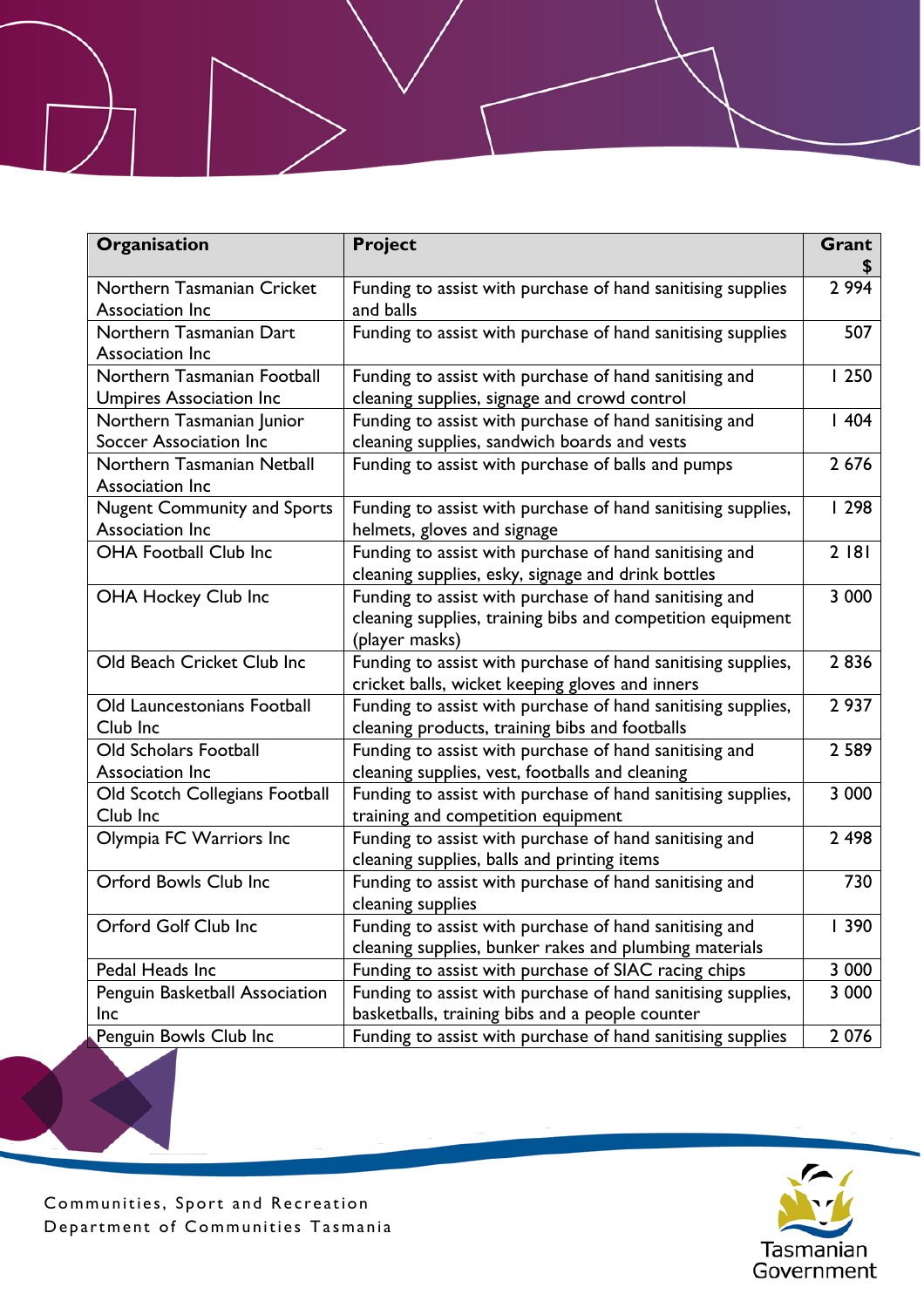| Organisation                      | <b>Project</b>                                                              | Grant     |
|-----------------------------------|-----------------------------------------------------------------------------|-----------|
| Penguin Cricket Club Inc          | Funding to assist with purchase of hand sanitising                          | 339       |
|                                   | supplies, balls and wicket keeping equipment                                |           |
| Penguin Football Club Inc         | Funding to assist with purchase of hand sanitising                          | 3 0 0 0   |
|                                   | and cleaning supplies, safety vests, training                               |           |
|                                   | equipment and barriers                                                      |           |
| Pittwater Golf Club Inc           | Funding to assist with purchase of touchscreens                             | 3 0 0 0   |
| Port Cygnet Sailing Club Inc      | Funding to assist with purchase of hand sanitising<br>and cleaning supplies | 1027      |
| Port Dalrymple Yacht Club Inc     | Funding to assist with purchase of hand sanitising                          | 3 000     |
|                                   | supplies, barriers, square terminals and tap upgrade                        |           |
| Port Sorell Bowls and             | Funding to assist with purchase of hand sanitising                          | 669       |
| <b>Community Club Inc</b>         | and cleaning supplies                                                       |           |
| Port Sorell Cricket Club Inc      | Funding to assist with purchase of hand sanitising                          | 2 9 5 5   |
|                                   | and helmets                                                                 |           |
| Port Sorell Golf Club Inc         | Funding to assist with purchase of hand sanitising                          | $ $ $ 04$ |
|                                   | supplies                                                                    |           |
| Port Sorell Surf Life Saving      | Funding to assist with purchase of hand sanitising                          | 2 4 3 6   |
| Club Inc                          | and cleaning supplies and patrol radio covers                               |           |
| Port Sorell Tennis Club Inc       | Funding to assist with purchase of hand sanitising                          | 2514      |
|                                   | and cleaning supplies and tennis balls                                      |           |
| Prince of Wales Wellington        | Funding to assist with purchase of hand sanitising                          | 3 000     |
| Hockey Club Inc                   | and cleaning supplies, training and game equipment                          |           |
| Prospect Junior Football Club     | Funding to assist with purchase of hand sanitising                          | 2 3 9 6   |
| <b>Inc</b>                        | supplies, bibs, signage and crowd control                                   |           |
| Queenstown Crows Football         | Funding to assist with purchase of hand sanitising                          | 909       |
| Club Inc                          | and cleaning supplies and signage                                           |           |
| Railton Bowls Club Inc            | Funding to assist with purchase of hand sanitising                          | 1324      |
|                                   | and cleaning supplies and signage                                           |           |
| Ravenswood Bowls Club Inc         | Funding to assist with purchase of hand sanitising                          | 1048      |
|                                   | and cleaning supplies and thermometer                                       |           |
| <b>Richmond Golf Club Inc</b>     | Funding to assist with purchase of hand sanitising                          | 813       |
|                                   | and cleaning supplies, signage and crowd control                            |           |
| Riding For The Disabled           | Funding to assist with purchase of hand sanitising                          | 2 7 8 5   |
| <b>Association Kalang Inc</b>     | and cleaning supplies, signage, masks and equipment                         |           |
| Risdon Brook Radio Yacht          | Funding to assist with purchase of hand sanitising                          | 830       |
| Club Inc                          | supplies, masks, signage, equipment bins, markers                           |           |
|                                   | and trolley                                                                 |           |
| <b>Riverside Cricket Club Inc</b> | Funding to assist with purchase of hand sanitising                          | 2971      |
|                                   | and cleaning supplies and cricket balls                                     |           |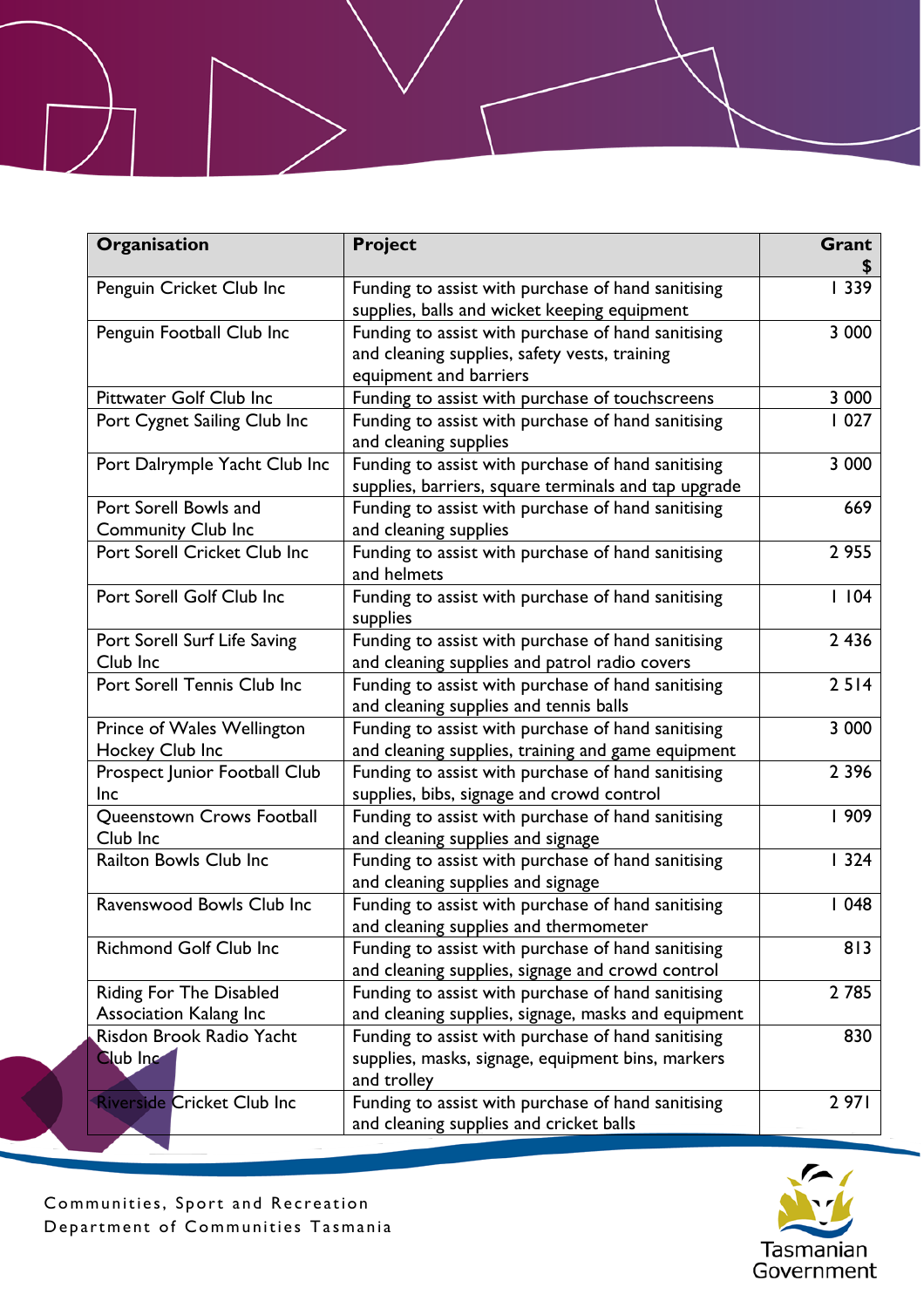| Organisation                        | <b>Project</b>                                          | Grant   |
|-------------------------------------|---------------------------------------------------------|---------|
| <b>Riverside Golf Club Inc</b>      | Funding to assist with purchase of hand sanitising      | 3 0 0 0 |
|                                     | equipment, protective equipment, thermometers,          |         |
|                                     | competition equipment                                   |         |
| Riverside Olympic Football          | Funding to assist with purchase of hand sanitising      | 3 000   |
| Club Ltd                            | supplies and training equipment                         |         |
| Riverside Tennis Club Inc           | Funding to assist with purchase of hand sanitising      | 2 4 8 3 |
|                                     | supplies, printing supplies and access record,          |         |
|                                     | replacement lock, equipment and balls                   |         |
| Rocherlea Football Club Inc         | Funding to assist with purchase of hand sanitising and  | 3 0 0 0 |
|                                     | cleaning supplies, training equipment and thermometer   |         |
| Rosebery District Netball           | Funding to assist with purchase of hand sanitising and  | 1564    |
| Association Inc                     | cleaning supplies, balls and whistles                   |         |
| Rosebery Toorak Football            | Funding to assist with purchase of hand sanitising and  | 3 000   |
| Club Inc                            | cleaning supplies, footballs, drink bottles and markers |         |
| Rosny Park Tennis Club Inc          | Funding to assist with purchase of hand sanitising and  | 2 9 9 8 |
|                                     | cleaning supplies                                       |         |
| Royal Yacht Club of Tasmania        | Funding to assist with purchase of hand sanitising and  | 2 9 5 8 |
|                                     | cleaning supplies and thermometers                      |         |
| Sandford Cricket Club Inc           | Funding to assist with purchase of hand sanitising      | 2 0 6 2 |
|                                     | supplies and cricket balls                              |         |
| Sandy Bay Bowls and                 | Funding to assist with purchase of hand sanitising and  | 53 I    |
| <b>Community Club Inc</b>           | cleaning supplies                                       |         |
| Sandy Bay Croquet Club Inc          | Funding to assist with purchase of hand sanitising and  | 714     |
|                                     | cleaning supplies                                       |         |
| Sandy Bay Harriers Club Inc         | Funding to assist with purchase of hand sanitising and  | 540     |
|                                     | cleaning supplies, noticeboad and table                 |         |
| Sandy Bay Lions Junior Football     | Funding to assist with purchase of hand sanitising and  | 2 9 0 3 |
| Club Inc                            | cleaning supplies                                       |         |
| Sandy Bay Rowing Club Inc           | Funding to assist with purchase of cleaning supplies,   | 3 000   |
|                                     | gym equipment, megaphones, washable boat shoes and      |         |
|                                     | installation of hand washing station                    |         |
| Scamander Bowls Club Inc            | Funding to assist with purchase of hand sanitising and  | 533     |
|                                     | cleaning supplies and jacks                             |         |
| Scottsdale Bowls Club Inc           | Funding to assist with purchase of hand sanitising and  | 2877    |
|                                     | cleaning supplies, jacks and mats                       |         |
| <b>Scottsdale Football Club Inc</b> | Funding to assist with purchase of hand sanitising and  | 2 0 3 3 |
|                                     | cleaning supplies, thermometer and eftpos hire          |         |

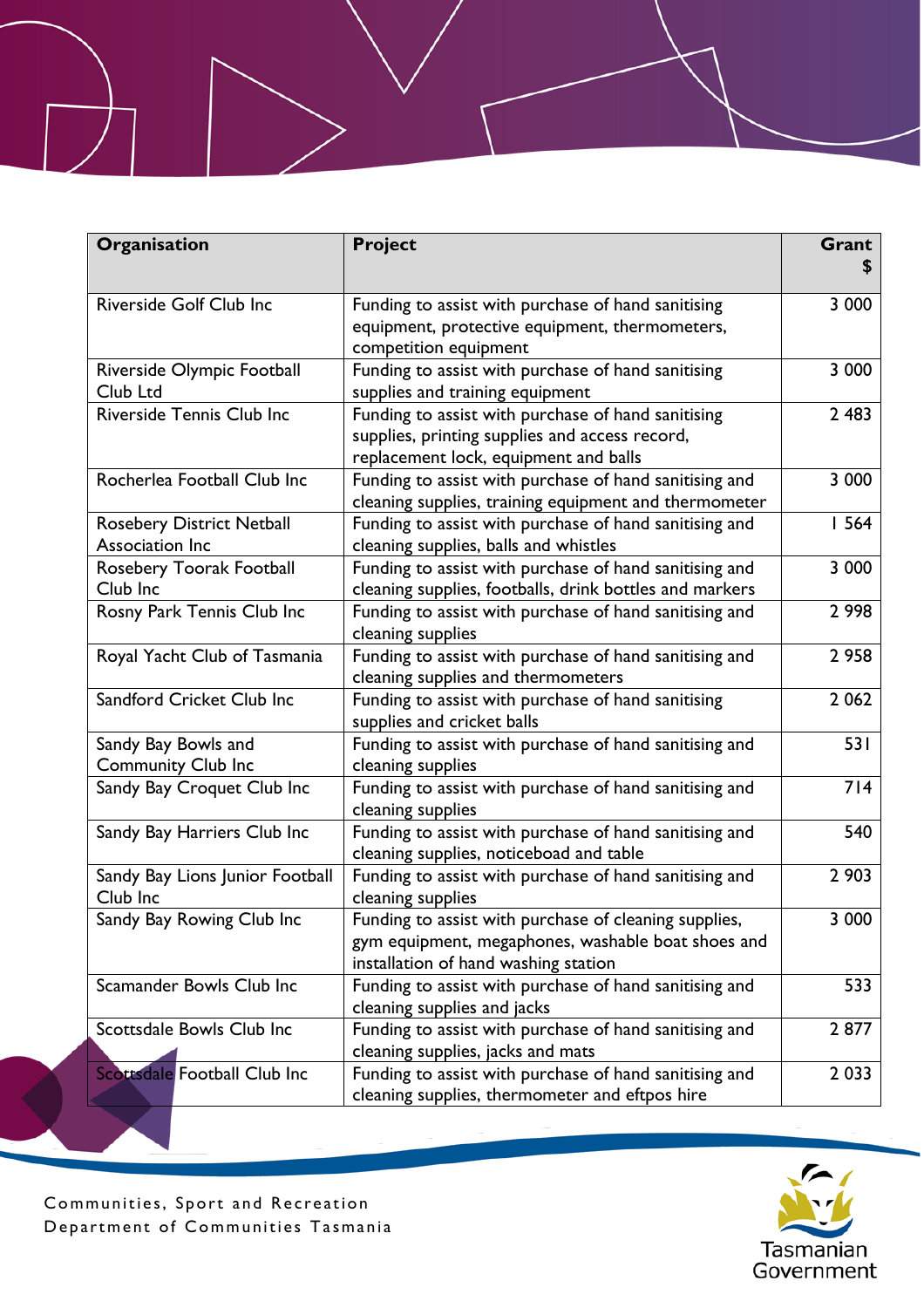| Organisation                                   | <b>Project</b>                                                                                                            | Grant   |
|------------------------------------------------|---------------------------------------------------------------------------------------------------------------------------|---------|
| Scottsdale Golf Club Inc                       | Funding to assist with purchase of hand sanitising<br>and cleaning supplies                                               | 0       |
| Seabrook Golf Club Inc                         | Funding to assist with purchase of hand sanitising<br>and cleaning supplies and protective equipment                      | 350     |
| Sheffield Cricket Club Inc                     | Funding to assist with purchase of hand sanitising<br>supplies, helmets and training balls                                | 2 9 5 6 |
| Sheffield Golf Club Inc                        | Funding to assist with purchase of hand dryers                                                                            | 2717    |
| Slab Road Cricket Club Inc                     | Funding to assist with purchase of hand sanitising<br>and cleaning supplies and balls                                     | 3 000   |
| Smithton Basketball Club Inc                   | Funding to assist with purchase of hand sanitising<br>equipment, balls and training equipment                             | 2802    |
| Smithton Country Club Inc                      | Funding to assist with purchase of hand sanitising<br>and cleaning supplies, foot mats and junior jack<br>attack kit      | 2 4 0 3 |
| Smithton Cricket Club Inc                      | Funding to assist with purchase of hand sanitising<br>supplies, balls, cones and protective equipment                     | 2401    |
| Smithton Hockey Club Inc                       | Funding to assist with purchase of facemasks, hand<br>sanitising supplies and training bibs                               | 2 907   |
| Snug Cricket Club Inc                          | Funding to assist with purchase of protective<br>competition and training equipment                                       | 3 000   |
| Soaring Club of Tasmania Inc                   | Funding to assist with purchase of hand sanitising<br>and cleaning supplies, masks and thermometer                        | 1334    |
| Somerset Amateur Basketball<br>Association Inc | Funding to assist with purchase of signage and<br>sanitising supplies                                                     | 961     |
| Somerset Football Club Inc                     | Funding to assist with purchase of hand sanitising<br>supplies, bibs, footballs and drink bottles                         | 2 2 1 0 |
| Sorell (Seniors) Football Club<br>Inc          | Funding to assist with purchase of hand sanitising<br>and cleaning supplies, signage, training bibs and balls             | 2 5 6 0 |
| Sorell Bowls and Community<br>Club Inc         | Funding to assist with purchase of hand sanitising<br>supplies, signage, tape and thermometer                             | 750     |
| Sorell Cricket Club Inc                        | Funding to assist with purchase of hand sanitising<br>and cleaning supplies, balls and equipment                          | 2 9 5 2 |
| Sorell Tennis Club Inc                         | Funding to assist with purchase of hand sanitising<br>and cleaning supplies, contactless payment, balls and<br>floor dots | 2 0 3 2 |
| South Arm Board Riders Inc                     | Funding to assist with purchase of hand sanitising<br>supplies, rash vests and crowd control                              | 2688    |

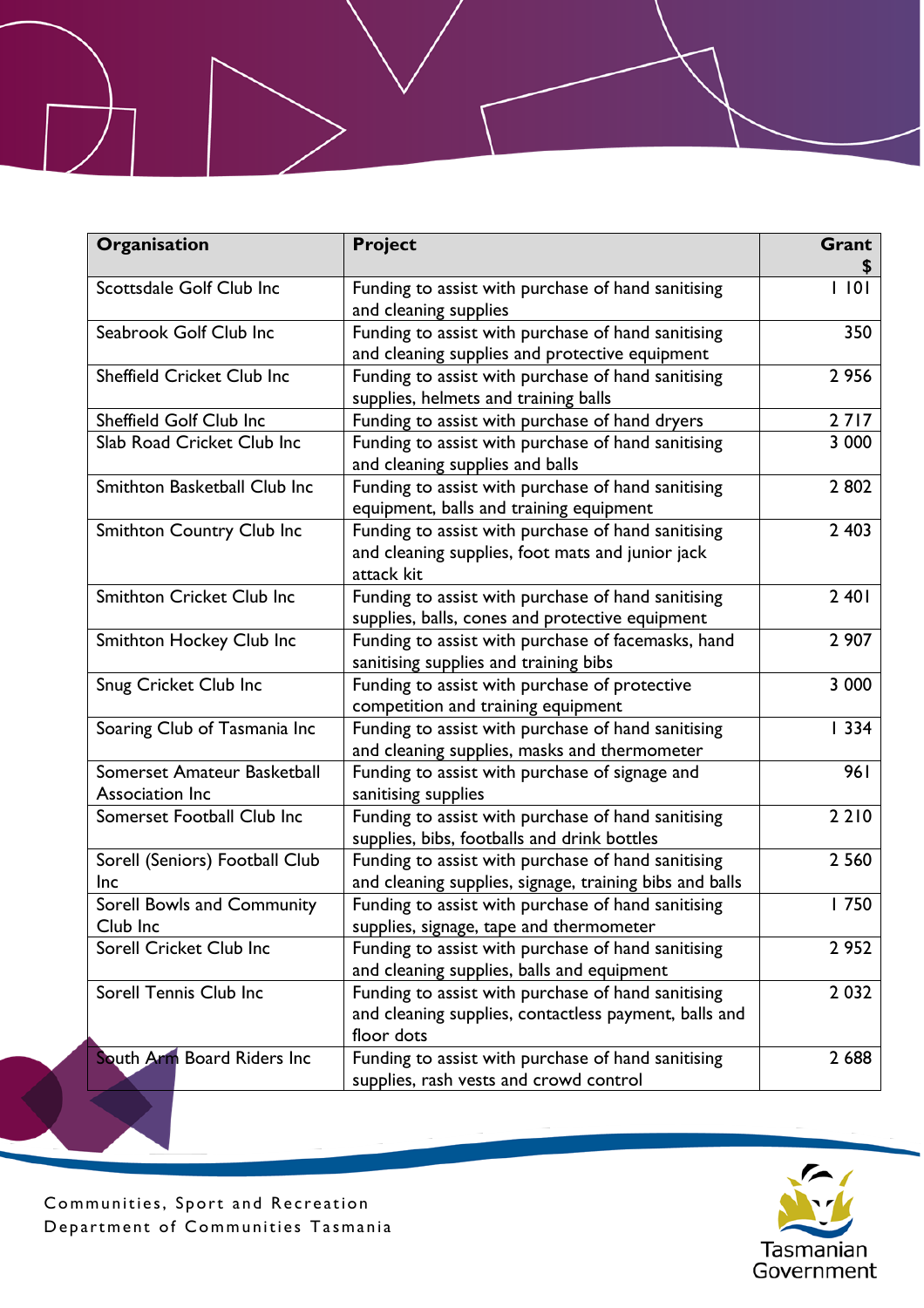| Organisation                                           | <b>Project</b>                                                                                                                    | Grant   |
|--------------------------------------------------------|-----------------------------------------------------------------------------------------------------------------------------------|---------|
| South Burnie Bowls and<br><b>Community Club Inc</b>    | Funding to assist with purchase of hand sanitising<br>supplies, jacks and mats                                                    | 1430    |
| South Burnie Football Club Inc                         | Funding to assist with purchase of hand sanitising<br>and cleaning supplies, whistles, cones, gloves and<br>balls                 | 3 0 0 0 |
| South East Suns Womens<br>Football Club Inc            | Funding to assist with purchase of footballs, hand<br>sanitising supplies, training bibs and cones                                | 2936    |
| South East United FC Inc                               | Funding to assist with purchase of hand sanitising<br>supplies, balls, bibs, training equipment, whistles,<br>gloves and armbands | 2313    |
| South Esk Swimming Club Inc                            | Funding to assist with purchase of high definition<br>camera and associated accessories to enable<br>livestreaming of events      | 2735    |
| South Hobart Football Club Inc                         | Funding to assist with purchase of signage, crowd<br>control, balls and bibs                                                      | 2809    |
| South Hobart-Sandy Bay<br>Cricket Club Inc             | Funding to assist with purchase of hand sanitising<br>supplies and helmets                                                        | 2813    |
| South Launceston Cricket Club<br><b>Inc</b>            | Funding to assist with purchase of cricket balls                                                                                  | 3 000   |
| South Launceston Football<br>Club Inc                  | Funding to assist with purchase of hand sanitising<br>and cleaning supplies                                                       | 2 6 4 5 |
| South Launceston Hockey Club<br>Inc                    | Funding to assist with purchase of hand sanitising,<br>cleaning and training supplies                                             | 844     |
| South Launceston Junior<br>Football Club Inc           | Funding to assist with purchase of hand sanitising<br>supplies, crowd control and training equipment                              | 44      |
| South Launceston Little<br><b>Athletics Centre Inc</b> | Funding to assist with purchase of equipment and<br>sanitising supplies                                                           | 2715    |
| Southern City BMX Club Inc                             | Funding to assist with purchase of hand sanitising<br>and cleaning supplies and thermometers                                      | 1754    |
| <b>Southern Cricket Umpires</b><br>Association Inc     | Funding to assist with purchase of hand sanitising<br>supplies and helmets                                                        | 3 000   |
| Southern Football Club Inc                             | Funding to assist with purchase of hand sanitising<br>supplies, signage, thermometer, training equipment<br>and gloves            | 2 9 7 9 |
| Southern Storm Football Club<br><b>Inc</b>             | Funding to assist with purchase of hand sanitising<br>supplies, footballs, bottle carriers and cleaning<br>products               | 2 4 2 2 |

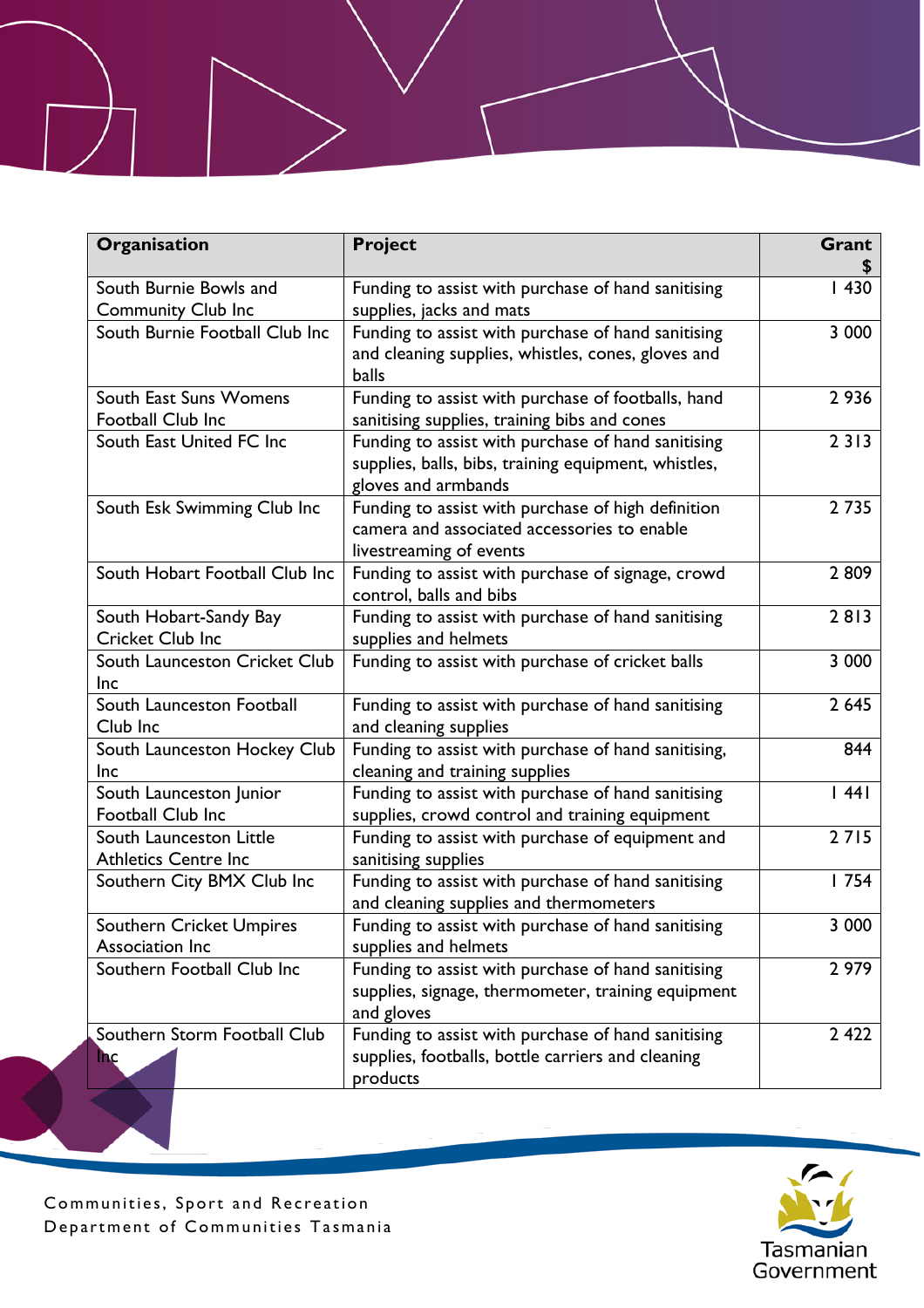| Organisation                                       | <b>Project</b>                                                 | Grant   |
|----------------------------------------------------|----------------------------------------------------------------|---------|
| Southern Tasmanian                                 | Funding to assist with purchase of hand sanitising             | 3 000   |
| <b>Badminton Association Inc</b>                   | and cleaning supplies, additional cleaning and tape            |         |
| Southern Tasmanian Bowls                           | Funding to assist with purchase of polo tops                   | 1950    |
| Association Inc                                    |                                                                |         |
| Southern Tasmanian Football                        | Funding to assist with purchase of balls                       | 3 000   |
| League Inc                                         |                                                                |         |
| Southern Tasmanian Softball                        | Funding to assist with purchase of hand sanitising             | 2 7 9 3 |
| Association Inc                                    | and cleaning supplies, signage and equipment                   |         |
| Southern Tasmanian Table                           | Funding to assist with purchase of hand sanitising             | 285     |
| <b>Tennis Association</b>                          | and cleaning supplies and sign holder                          |         |
| Incorporated                                       |                                                                |         |
| Southern Tigers Cricket Club                       | Funding to assist with purchase of balls, helmets and          | 3 000   |
| <b>Inc</b>                                         | gloves                                                         |         |
| Southern Wolves Basketball                         | Funding to assist with purchase of balls, training             | 2 9 9 3 |
| Association Inc                                    | equipment and coach boards                                     |         |
| Spreyton Cricket and                               | Funding to assist with purchase of hand sanitising,            | 878     |
| <b>Community Club Inc</b>                          | cleaning equipment and signage                                 |         |
| <b>SSAA Blue Hills Sporting</b>                    | Funding to assist with purchase of hand sanitising             | 2 608   |
| Shooters Club Inc                                  | supplies, hot water, vests, crowd control and masks            |         |
| St Aidans Cricket Club Inc                         | Funding to assist with purchase of hand sanitising             | 2 744   |
|                                                    | and cleaning supplies, balls and helmets                       |         |
| St Anne's Cricket Club Inc                         | Funding to assist with purchase of hand sanitising<br>supplies | 3 000   |
| St Helens Croquet Club Inc                         | Funding to assist with purchase of installation of hot         | 2 0 3 8 |
|                                                    | water system                                                   |         |
| St Helens Football Club Inc                        | Funding to assist with purchase of hand sanitising             | 3 000   |
|                                                    | and cleaning supplies and footballs                            |         |
| <b>St Helens Golf Club Inc</b>                     | Funding to assist with purchase of hand driers                 | 1452    |
| <b>St Helens Netball Association</b><br><b>Inc</b> | Funding to assist with Indoor court hire                       | 2 7 6 4 |
| <b>St Helens Soccer Club Inc</b>                   | Funding to assist with purchase of hand sanitising             | 642     |
|                                                    | supplies, bibs and balls                                       |         |
| St Johns Park Bowls Club Inc                       | Funding to assist with purchase of hand sanitising             | 4 5     |
|                                                    | and cleaning supplies and signage                              |         |
| St Leonards Croquet Club Inc                       | Funding to assist with purchase of hand sanitising             | 1437    |
|                                                    | supplies and surface cleaner                                   |         |

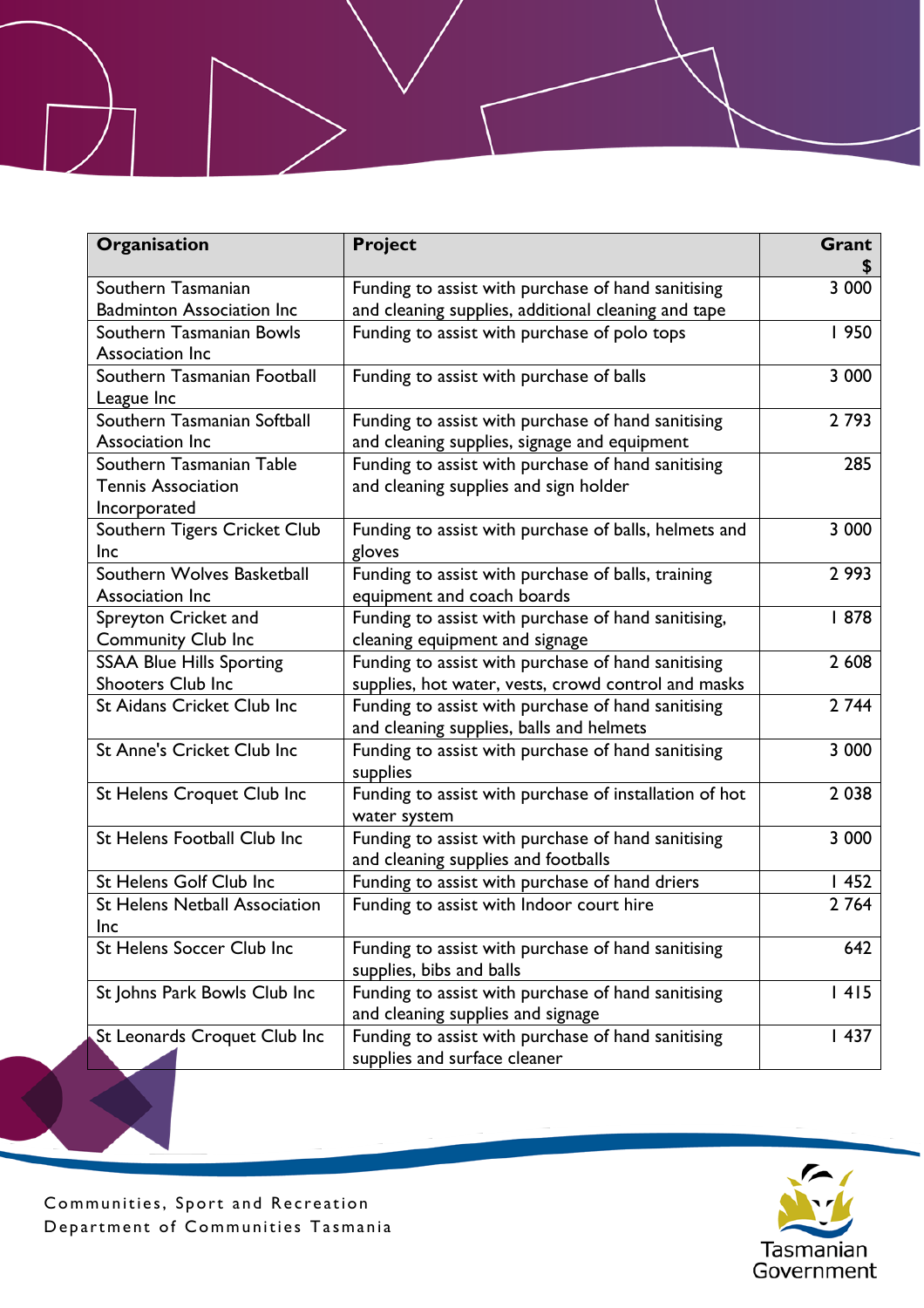| Organisation                                                       | <b>Project</b>                                                                                                                           | Grant   |
|--------------------------------------------------------------------|------------------------------------------------------------------------------------------------------------------------------------------|---------|
| St Lukes Health Karana Netball<br>Club Inc                         | Funding to assist with purchase of hand sanitising<br>and cleaning supplies and first aid supplies                                       | 379     |
| St Marys Sports Centre Inc                                         | Funding to assist with purchase of hand sanitising<br>and cleaning supplies                                                              | 1445    |
| St Patrick's Old Collegians<br>Football Club Inc                   | Funding to assist with purchase of hand sanitising<br>supplies and training bibs                                                         | 2 4 9 4 |
| St Virgils Old Scholars Football<br>Club Inc                       | Funding to assist with purchase of hand sanitising<br>equipment and contactless payment                                                  | 1532    |
| Summerleas Eagles Cricket<br>Club Inc                              | Funding to assist with purchase of hand sanitising<br>supplies, signage, one perspex screen and helmets                                  | 2 4 3 9 |
| Tam O'Shanter Golf and<br><b>Community Club Inc</b>                | Funding to assist with purchase of hand sanitising<br>and cleaning supplies                                                              | 1694    |
| <b>Tamar Canoe Club Inc</b>                                        | Funding to assist with purchase of hand sanitising<br>and cleaning supplies, whistles, helmets and balls                                 | 2 2 1 8 |
| Tamar Churinga Hockey Club<br><b>Inc</b>                           | Funding to assist with purchase of hand sanitising<br>and cleaning supplies, training equipment, face<br>masks and goal keeper equipment | 2 2 3 3 |
| Tamar Mini League Inc                                              | Funding to assist with purchase of hand sanitising<br>and cleaning supplies, bibs and footballs                                          | 562     |
| Tamar Rowing Club Inc                                              | Funding to assist with purchase of hand sanitising<br>supplies, auto reel hose, signage, yoga mats and<br>paper towels                   | 2835    |
| <b>Tamar Valley Junior Football</b><br>Club Inc                    | Funding to assist with purchase of hand sanitising<br>and cleaning supplies, signage, eftpos hire, charging<br>dock                      | 1098    |
| Taroona Football Club Inc                                          | Funding to assist with purchase of hand sanitising<br>supplies and balls                                                                 | 776     |
| Taroona Tennis Club Inc                                            | Funding to assist with purchase of hand sanitising<br>and cleaning supplies and signage                                                  | 603     |
| Tasmanian Axemen's<br><b>Association Southern Division</b><br>Inc  | Funding to assist with purchase of hand sanitising<br>supplies, barriers and signage                                                     | 1841    |
| Tasmanian Canoe Club Inc                                           | Funding to assist with purchase of hand sanitising<br>and cleaning supplies and masks                                                    | 44      |
| Tasmanian Cricket League Inc                                       | Funding to assist with purchase of hand sanitising<br>and cleaning supplies and balls                                                    | 1905    |
| <b>Tasmanian Equine Endurance</b><br><b>Riders Association Inc</b> | Infection control and cleaning for clubs                                                                                                 | 72      |

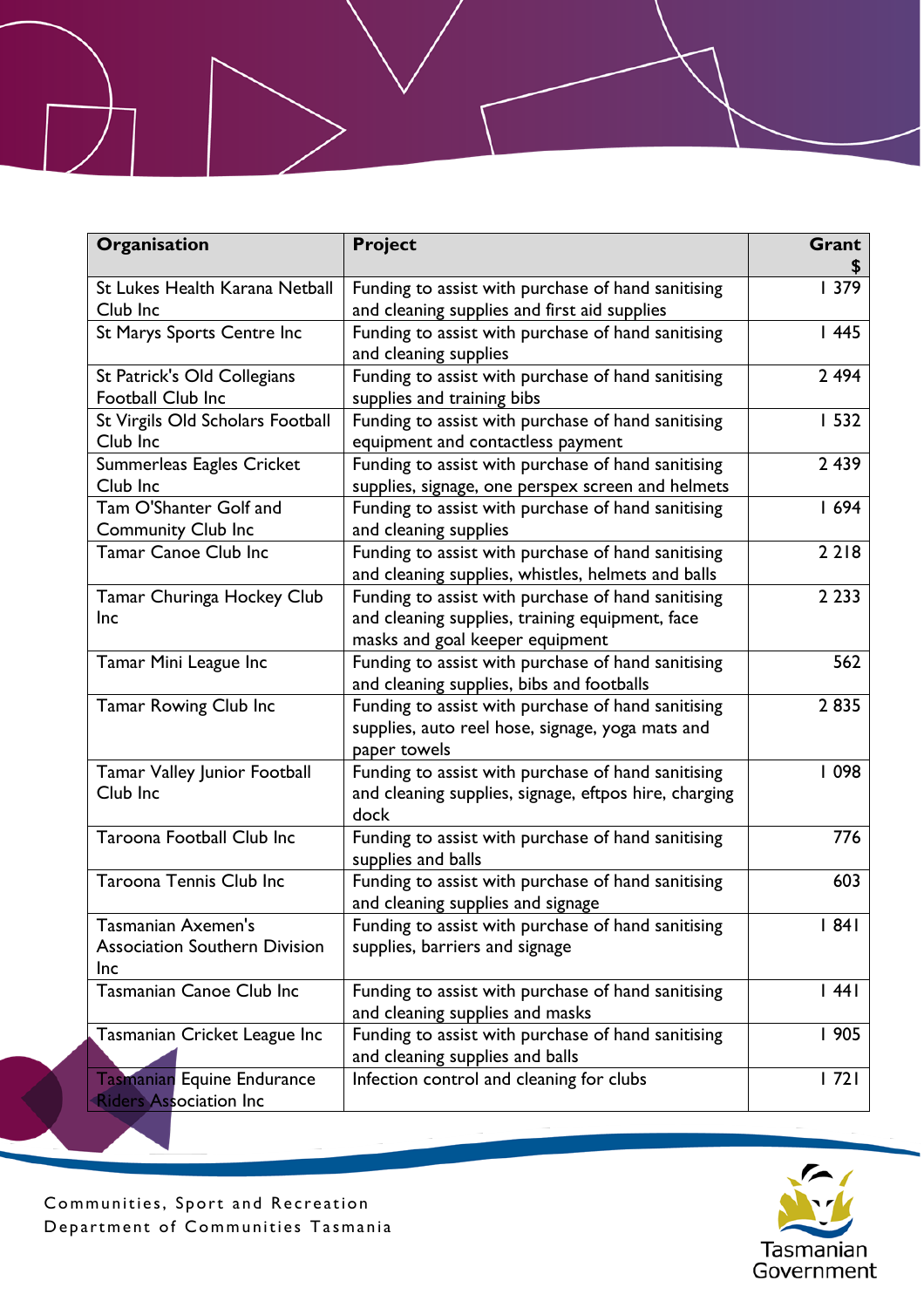| Organisation                                                       | <b>Project</b>                                                                                                                  | Grant   |
|--------------------------------------------------------------------|---------------------------------------------------------------------------------------------------------------------------------|---------|
| <b>Tasmanian Nepalese Cricket</b>                                  | Funding to assist with purchase of hand sanitising                                                                              | 2 5 5 3 |
| Association Inc                                                    | supplies, gloves, helmets and wicket keeping gear                                                                               |         |
| <b>Tasmanian Pony and Riding</b><br>Club Inc                       | Funding to assist with purchase of hand sanitising<br>and cleaning supplies                                                     | 997     |
| <b>Tasmanian Road Runners Inc</b>                                  | Funding to assist with purchase of hand sanitising<br>supplies, signage, gloves and pacing bibs                                 | 1135    |
| Tasmanian Sando Renmei Inc<br>(auspicing for Hobart Kendo<br>Club) | Funding to assist with purchase of hand sanitising<br>supplies and cleaning                                                     | 2 9 9 7 |
| Tasmanian Squash Academy                                           | Funding to assist with purchase of hand sanitising<br>and cleaning equipment and training equipment                             | 3 000   |
| <b>Tasmanian Underwater</b><br><b>Hockey Association Inc</b>       | Funding to assist with purchase of competition<br>equipment, hand sanitising and cleaning supplies                              | 2991    |
| <b>Tasmanian University Football</b><br>Club Inc                   | Funding to assist with purchase of hand sanitising<br>and cleaning supplies, safety vests, signage and<br>crowd control         | 2 7 9 0 |
| <b>Tasmanian University Hockey</b><br>Club Inc                     | Funding to assist with purchase of additional<br>protective equipment                                                           | 2817    |
| The Allstars Gymnasts Inc                                          | Funding to assist with purchase of hand sanitising<br>and cleaning supplies and training equipment                              | 2 0 2 6 |
| The Royal Hobart Bowling<br>Club Inc                               | Funding to assist with purchase of hand sanitising<br>supplies, lever and handle taps                                           | 2912    |
| Thirlstane Golf Club Inc                                           | Funding to assist with purchase of hand dryers                                                                                  | 2614    |
| Trevallyn Bowls and<br><b>Community Club Inc</b>                   | Funding to assist with purchase of hand sanitising<br>and cleaning supplies                                                     | 2615    |
| <b>Trevallyn Cricket Club Inc</b>                                  | Funding to assist with purchase of hand sanitising<br>and cleaning supplies                                                     | 462     |
| Triabunna Football Club Inc                                        | Funding to assist with purchase of hand sanitising<br>and cleaning supplies, PPE, and signage                                   | 3 0 0 0 |
| Triathlon South Inc                                                | Funding to assist with purchase of hand sanitising<br>and cleaning supplies, additional portaloos, crowd<br>control and signage | 2 9 8 9 |
| Turners Beach Bowls and<br><b>Community Club Inc</b>               | Funding to assist with purchase of hand sanitising<br>and cleaning supplies                                                     | 783     |
| <b>Turners Beach Cricket Club</b><br><b>Inc</b>                    | Funding to assist with purchase of hand sanitising<br>and cleaning supplies, printer ink, balls and stumps                      | 2 187   |

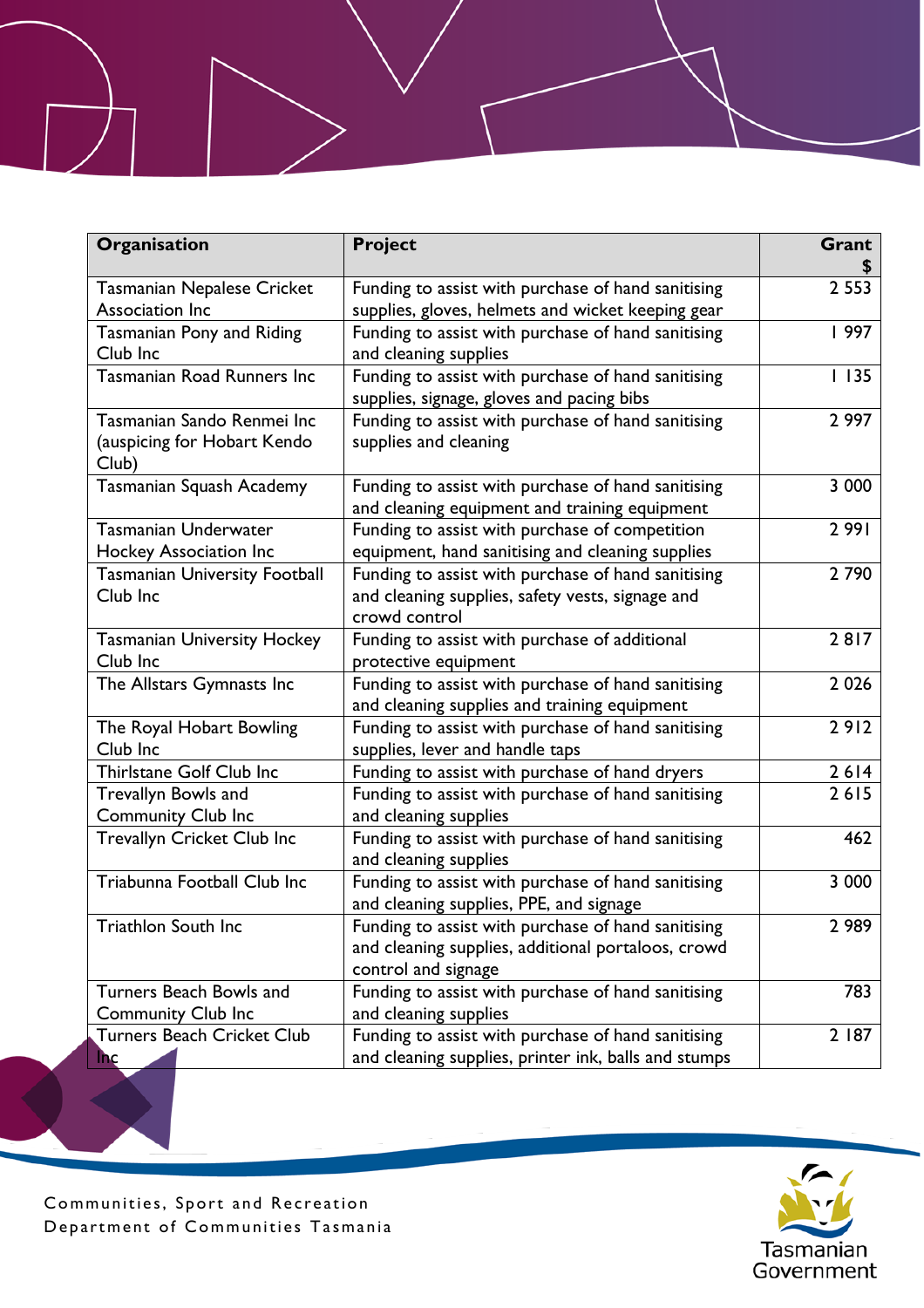| Organisation                             | <b>Project</b>                                                                                        | Grant   |
|------------------------------------------|-------------------------------------------------------------------------------------------------------|---------|
| Ulverstone Basketball<br>Association Inc | Funding to assist with purchase of hand sanitising<br>and cleaning supplies, balls and first aid kits | 1609    |
| <b>Ulverstone Bowls and</b>              | Funding to assist with purchase of hand sanitising                                                    | 2 8 4 3 |
| <b>Community Club Inc</b>                | and cleaning supplies, competition and training                                                       |         |
|                                          | equipment                                                                                             |         |
| <b>Ulverstone District Cricket</b>       | Funding to assist with purchase of hand sanitising                                                    | 3 000   |
| Club Inc                                 | supplies, balls and helmets                                                                           |         |
| Ulverstone Football Club Inc             | Funding to assist with purchase of hand sanitising                                                    | 2 7 7 2 |
|                                          | and cleaning supplies                                                                                 |         |
| Ulverstone Judo Club Inc                 | Funding to assist with purchase of hand sanitising                                                    | 814     |
|                                          | and cleaning supplies                                                                                 |         |
| <b>Ulverstone Rowing Club Inc</b>        | Funding to assist with purchase of hand sanitising                                                    | 1953    |
|                                          | and cleaning supplies and additional cleaning                                                         |         |
| <b>Ulverstone Soccer Club Inc</b>        | Funding to assist with purchase of hand sanitising,<br>cleaning and PPE                               | 2882    |
| <b>Ulverstone Surf Life Saving</b>       | Funding to assist with purchase of training                                                           | 2 9 5 4 |
| Club Inc                                 | equipment                                                                                             |         |
| University Mowbray Football              | Funding to assist with purchase of hand sanitising                                                    | 778     |
| Club Inc                                 | and cleaning supplies, ink, labeller contactless reader<br>and balls                                  |         |
| University of Tasmania Soccer            | Funding to assist with purchase of hand sanitising                                                    | 458     |
| Club Inc                                 | and cleaning supplies and crowd counters                                                              |         |
| Weightlifting Tasmania Inc               | Funding to assist with purchase of hand sanitising                                                    | 258     |
|                                          | and cleaning supplies                                                                                 |         |
| <b>Weily Park Rockers Cricket</b>        | Funding to assist with purchase of hand sanitising                                                    | 2 9 7 6 |
| Club Inc                                 | and cleaning supplies, gloves and inners and balls                                                    |         |
| <b>Wellington Cricket Club Inc</b>       | Funding to assist with purchase of hand sanitising<br>supplies and balls                              | 2 970   |
| <b>West Devonport Hockey Club</b>        | Funding to assist with purchase of sanitising supplies,                                               | 3 000   |
| <b>Inc</b>                               | training equipment and face masks                                                                     |         |
| West Launceston Bowls and                | Funding to assist with purchase of hand sanitising                                                    | 2 2 1 0 |
| <b>Community Club Inc</b>                | and cleaning supplies                                                                                 |         |
| West Tamar Pony and Riding               | Funding to assist with purchase of polocrosse                                                         | 2 602   |
| Club Inc                                 | equipment                                                                                             |         |
| <b>Westbury Cricket Club Inc</b>         | Funding to assist with purchase of hand sanitising                                                    | 2 9 3 0 |
|                                          | supplies, thermometers and balls                                                                      |         |
| Westside Trojans Basketball              | Funding to assist with purchase of hand sanitising                                                    | 227     |
| Club Inc                                 | and cleaning supplies, additional cleaning costs                                                      |         |
|                                          | imposed by venue to comply with COVID-19 plan                                                         |         |